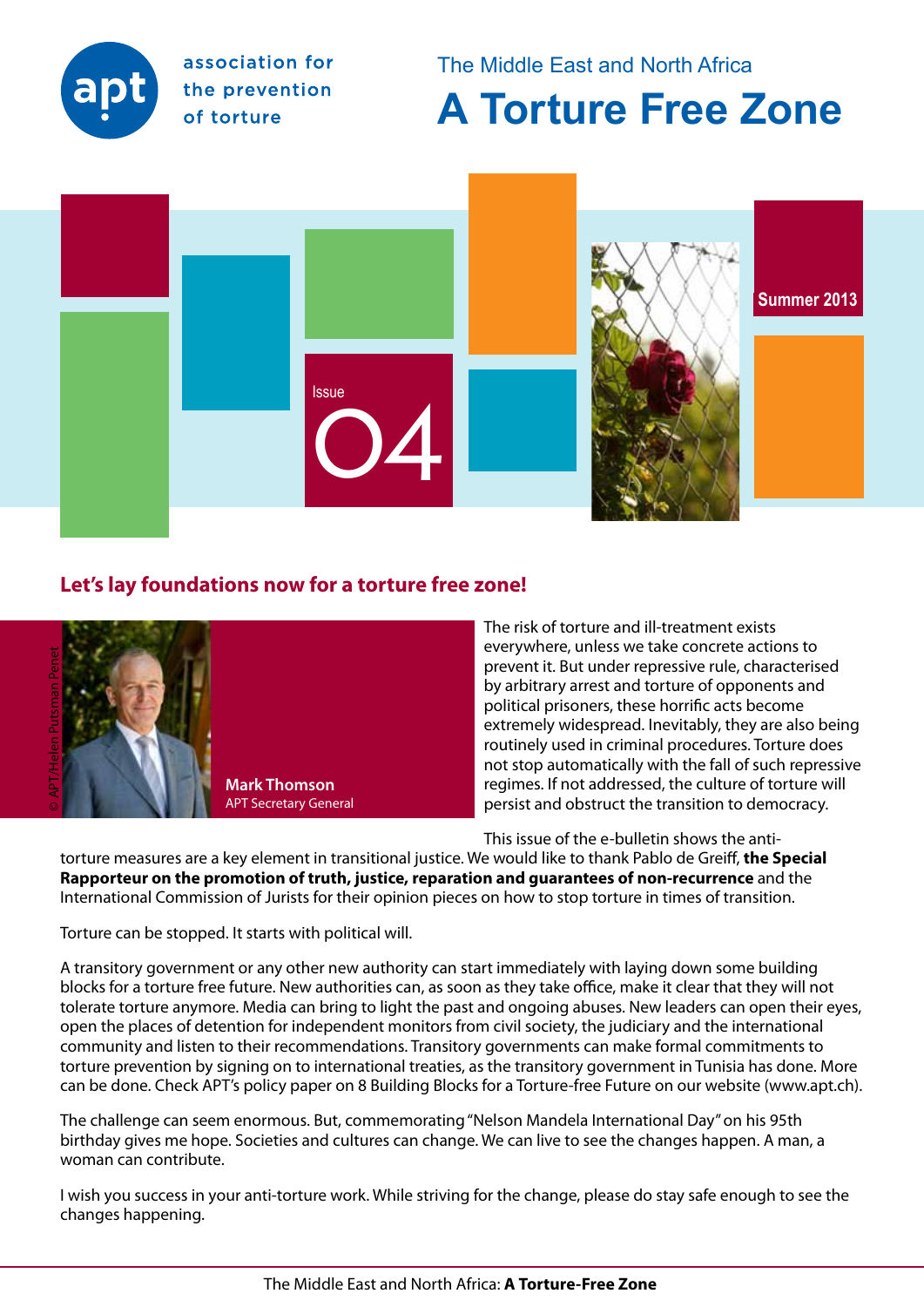## **1. Editorial**

#### **Torture in the past and in transition**



**Mervat Rishmawi**  Human Rights Consultant

On 26 June 2013, while this electronic bulletin was being prepared, the human rights community commemorated the International Day in Support of Victims of Torture. This day, celebrated annually, reminds us that hundreds of people across the world are falling victims of torture and ill-treatment. Unfortunately, it reminds us that this is not a practice of the past, but that it is still happening today. It also reminds us that it is not unique to one country more than others. However, today we are in a better position than the past in terms of dealing with this. There is higher awareness of the need to put in place laws, policies and regulations to monitor places of detention; ensure that torture and ill-treatment do not take place; investigate suspected cases; and impose punishment which is proportionate to the gravity of the crime of torture.

Today, also, in order to ensure that torture and ill-treatment are prevented in the first place, and that we do not deal with the aftermath following the occurrence of the crime, prevention mechanisms are put in place. This includes the elaboration of systems of unannounced visits to places of detention by special national and international prevention mechanisms as is provided by the Optional Protocol to the Convention against Torture.

Today, ensuring truth, justice, reparation and guarantees of non-recurrence for torture as a grave crime under international law has become an undisputed right. Measures are being developed in many parts of the world to fulfil this.

However, this sadly does not mean that the crimes of torture and ill-treatment have stopped. They are still being committed in various parts of the world. The crime of torture is being committed on individual bases, sometimes as policies, and sometimes when officials turn a blind eye. Laws are not modified adequately to criminalise and punish torture. A culture of impunity sometimes prevails.

Today, we are reminded that torture and ill-treatment are still used as weapons of oppression and war. As the Independent International Commission of Inquiry on

# **Contents**

| 1. Editorial: Torture in the past and in transition                                                                          | $\overline{2}$ |
|------------------------------------------------------------------------------------------------------------------------------|----------------|
| <b>2. Opinion Pieces</b>                                                                                                     | 4              |
| Some Thoughts on Transitional Justice                                                                                        | 4              |
| For how long will impunity prevail?                                                                                          | 7              |
| 3. Recent developments                                                                                                       | 9              |
| <b>Human Rights Committee</b>                                                                                                | 9              |
| International Convention for the Protection of<br>All Persons from Enforced Disappearance:                                   | 9              |
| Human Rights Council                                                                                                         | 9              |
| Committee against Torture                                                                                                    | 10             |
| Special Rapporteur on Torture                                                                                                | 11             |
| <b>Minimum Detention Standards</b><br>reviewed (again)                                                                       | 11             |
| UK treaty with Jordan could see<br>return of "radical cleric"                                                                | 12             |
| Vienna + $20$                                                                                                                | 12             |
| Consideration of State reports by the<br>Arab Human Rights Committee                                                         | 13             |
| 4. From the Field                                                                                                            | 14             |
| Mauritanian civil society wants to have<br>a say about torture prevention institution                                        | 14             |
| The Constitution and Transitional<br>Justice in Libya                                                                        | 14             |
| Beneath the Jasmine: Dealing with<br>the past to master the future                                                           | 15             |
| 25 Years On: Towards Universal<br><b>Ratification of the UN Convention</b><br>against Torture – What role for civil society? | 16             |
| <b>5. Questions and Answers</b>                                                                                              | 18             |
| Should the crime of torture<br>ever be time-barred?                                                                          | 18             |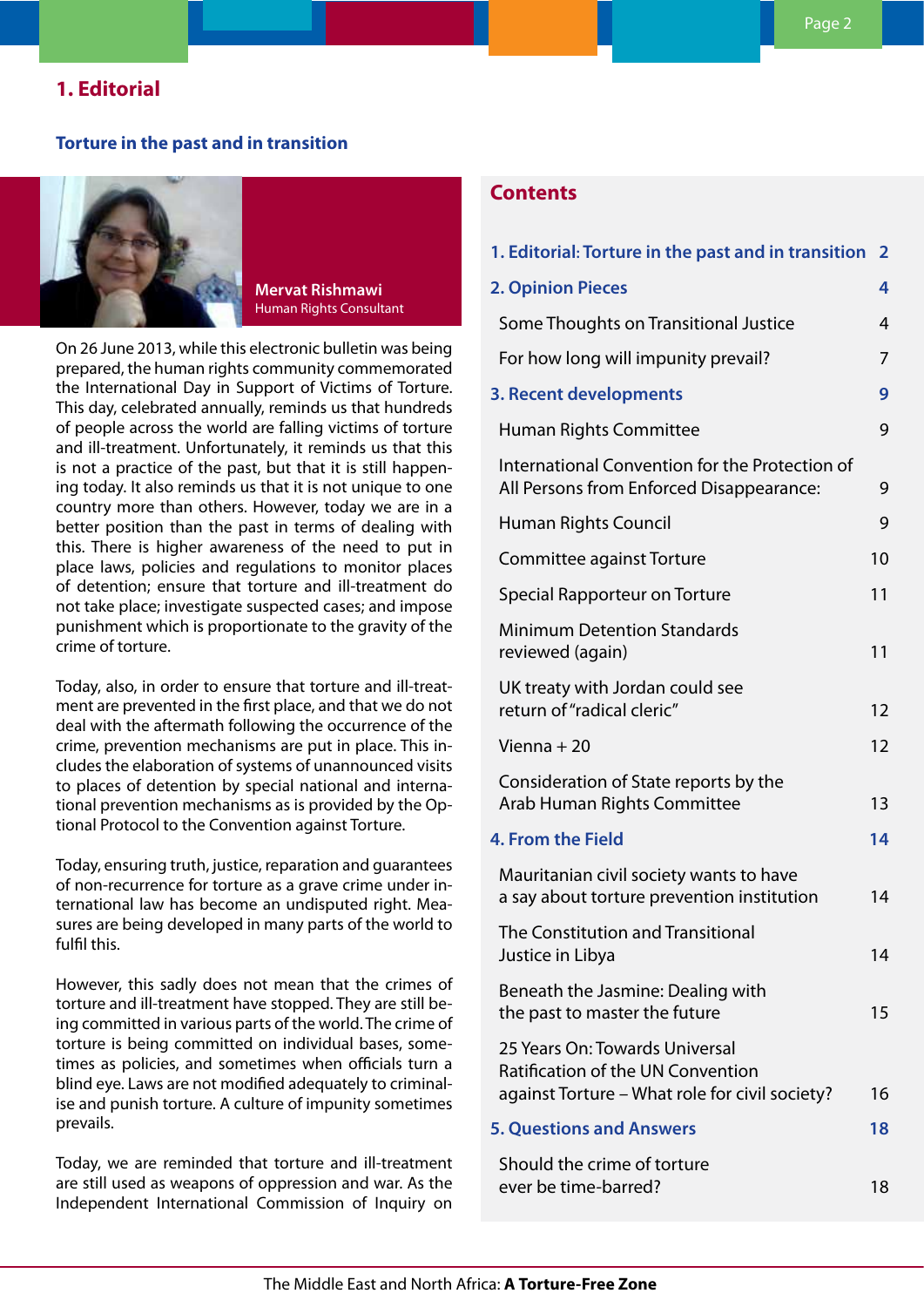Syria reminds us in the summary of its latest report to the Human Rights Council in June 2013: "Government forces and affiliated militia have committed murder, torture, rape, forcible displacement, enforced disappearance and other inhumane acts. Many of these crimes were perpetrated as part of widespread or systematic attacks against civilian populations and constitute crimes against humanity. War crimes and gross violations of international human rights law – including summary execution, arbitrary arrest and detention, unlawful attack, attacking protected objects, and pillaging and destruction of property – have also been committed…. Anti-Government armed groups have also committed war crimes, including murder, sentencing and execution without due process, torture, hostage-taking and pillage." (A/HRC/23/58 )

However, as human rights activists, we are being more equipped with knowledge and tools to fight against this. We use the UN and regional human rights mechanisms to expose cases; analyse defects in laws; lobby for changes in law and practice; and join forces with other human rights activists and government representatives across the globe to realise resolutions in UN bodies like the Human Rights Council which elaborates on the standards and provides additional tools. We work closely with the human rights experts of the UN or other regional intergovernmental bodies. We link our work at the international level with our work at the national level in order to achieve real change.

We are continuously reminded that we cannot be complacent as long as one person dies in prison somewhere, or is tortured or ill-treated for whatever reason: to extract confession from her or him, or to put pressure on a third party, or as a method of punishment or discrimination for who he or she is or stands for. The fight is long, and we will always work together.

The conflicts in the region today, especially in Syria, and the past conflict in Libya; as well as events in Bahrain, Yemen, Egypt and the continued occupation in Palestine remind us that our region is still not free from torture. Mechanisms to deal with torture now, as well as transitional justice mechanisms for post conflict and for countries in transition, provide important tools. Torture and ill-treatment is still practiced in other countries in the region, as has repeatedly been emphasised by UN mechanisms.

We will work together to ensure that our region: the Middle East and North Africa is a torture free zone.

#### **This issue**

In this issue we shed light on some important work carried out in the MENA region in relation to Transitional Justice measures. We include two important "Opinion Pieces", the first by the UN Special Rapporteur for the promotion of truth, justice, reparation, and guarantees on non-recurrence, where he reflects on his mandate and provides a few observations particularly relevant to the MENA region. The second is by the International Commission of Jurists where they highlight challenges to transitional justice in Egypt, Libya and Tunisia. A number of very interesting articles about work of activists "From the Field" are also included. A section on "Recent Developments" reflects on a number of recent developments in the UN including consideration of reports by the Committee against Torture, reports of the UN Special Rapporteur on Torture, and other recent news on standard-setting as well as consideration to reports of the Arab Human Rights Committee. Finally, in the "Questions and Answers" section, an answer is provided to a question on whether the crime of torture can ever be time-barred.

## **Next issue**

Next issue will be on Monitoring Places of Detention. We will be very happy to receive contributions from you on your work on detention monitoring; visiting places of detention; use of litigation; legislative reform; and other such related issues.

Please write to **[editor.mena@apt.ch](mailto:editor.mena%40apt.ch?subject=Feedback%3A%20APT%20MENA%20Newsletter%20%234)**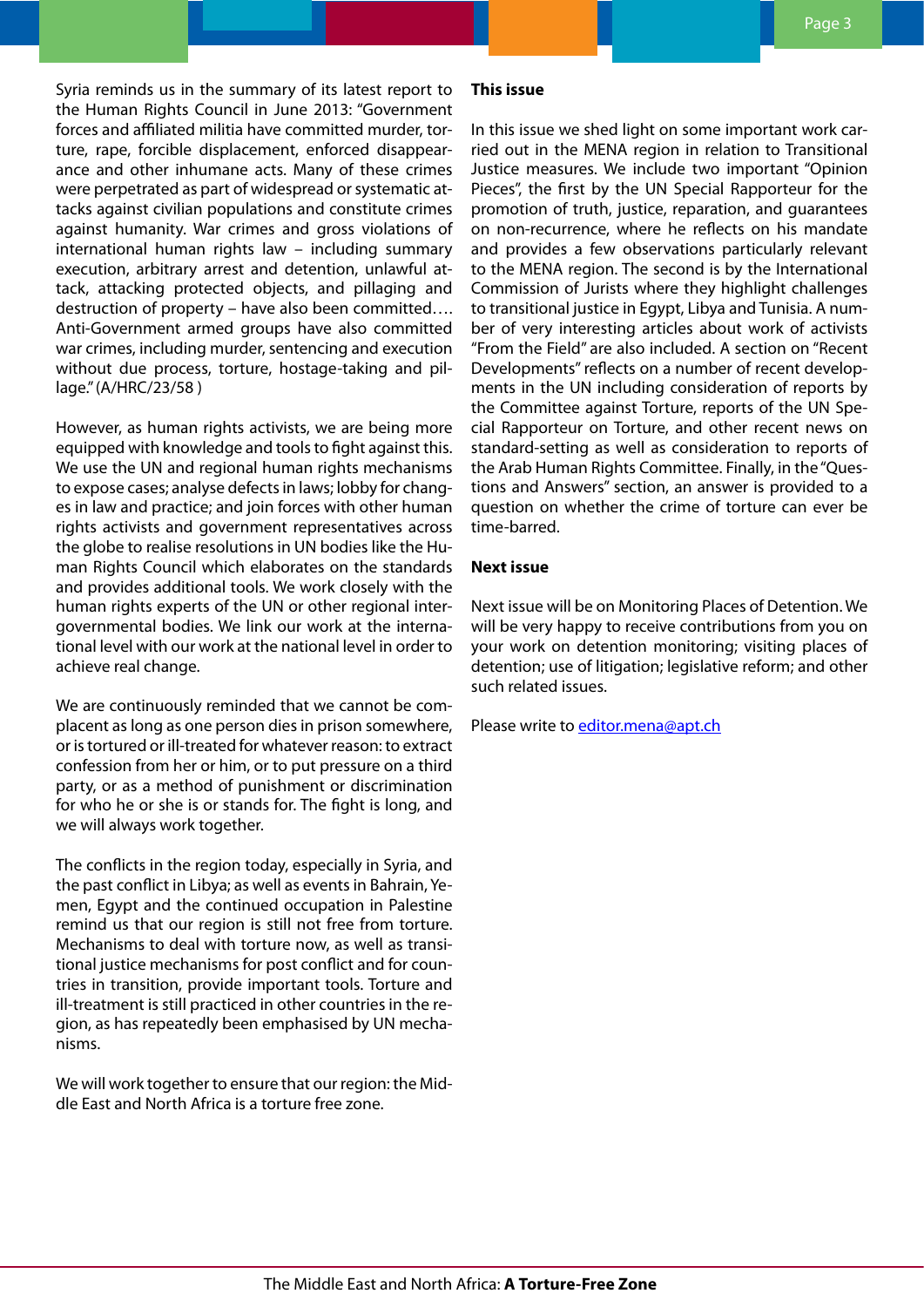## <span id="page-3-0"></span>**2. Opinion Pieces**

#### **Some Thoughts on Transitional Justice**



**Pablo de Greiff** Special Rapporteur for the promotion of truth, justice, reparation, and guarantees on non-recurrence

In May 2012, I took up the function as UN Special Rapporteur on the promotion of truth, justice, reparation and guarantees of non-recurrence. The mandate of the Special Rapporteur was created by the Human Rights Council in 2011 by a consensus resolution [18/](file:///C:\Users\mervat\Documents\APT\e-bulletin\issue%204\HRC%20R%2018-7.pdf)7. The mandate evolved out of a cross-regional initiative by Switzerland, Argentina and Morocco; so a country in the MENA region (whose truth commission I had advised many years ago) was one of many that played an important role in the process leading up to the adoption of the resolution establishing the mandate. The Middle East and North Africa (MENA) region is the locus of important transitions and therefore the mandate is following developments in the area closely. In the conviction that there are important differences in the way that the various regions implement the measures under the mandate, I started the exercise of the mandate with the organization of regional consultations. The first of these meetings, involving both representatives of states and civil society organizations, was precisely for the countries in the MENA region.<sup>1</sup> Further, my first official visit as Special Rapporteur was to Tunisia, by the invitation of the Government, in November 2012.

In this brief piece, I want to present some thoughts on the state of the field of transitional justice, achievements and challenges included, and a few reflections that might be of particular relevance in the MENA region.

In a fairly short period of time of about 30 years, transitional justice can claim to have achieved some important successes. I would like to start by highlighting these.

First, transitional justice has managed during the last twenty to thirty years to consolidate itself as a specific autonomous field. There is a great deal of academic activity around transitional justice, in addition to a growing network of experts, as well as official government positions and even entities in charge of transitional justice. For instance, Tunisia established recently the first ever Ministry for Human Rights and Transitional Justice. Furthermore, international cooperation devotes significant resources to the field. There is a dense network of civil society organizations both at the national and international level that has specialized on issues of human rights and transitional justice. In other words, there is no question that transitional justice is a distinct field consisting of academic reflection, activism, as well as of policy making. Taking into consideration how hard it is to mobilize resources to create networks, the fact that transitional justice has managed to do so in such a short period of time, is certainly worth highlighting.

Second, and much more important than the consolidation of the field, but related to it, is that transitional justice has become a normal part of the sets of policies that countries in the process of political transition are expected to implement. The normalization of transitional justice in this sense is a second achievement that the field can claim for itself, both at the national and international level. There is a range of instruments and mechanisms, today, at the international, regional and national levels that refer to the right to truth, justice, reparation and to guarantees of non-recurrence.

Third, in the process of implementing transitional justice measures one of the inevitable consequences has been to make victims visible and to give civil society organizations a voice and a space in the public sphere that they did not have before. This articulating effect of transitional justice measures is a fundamentally important contribution, and something that those of us who work in the field have reasons to celebrate.

I do not want to turn this article into a celebration only because we all know that the field of transitional justice also faces very significant challenges - some of these have been with the field from the beginning while others are new. Let me mention some of these challenges that I think are significant.

The first challenge that transitional justice faces is characteristic of fields that promote not just one but a variety of measures. Following the definition provided by the UN Secretary General, transitional justice is understood in terms of the implementation of the four measures that are part of the title of the mandate: truth, justice, reparation and guarantees of non-recurrence. A series of questions arise: Each one of these includes a number of sub-categories reflecting various rights. How to keep these four measures together? How to design

<sup>1</sup> The meeting took place in Cairo, Egypt, in November 2012. The second regional consultation organized by the mandate, for the Latin America and Caribbean region, took place in Buenos Aires, Argentina, in December 2012. A regional consultation for the Africa region is planned for November 2012, and a consultation for the European region for spring 2013. A consultation for the Asia region will follow shortly thereafter.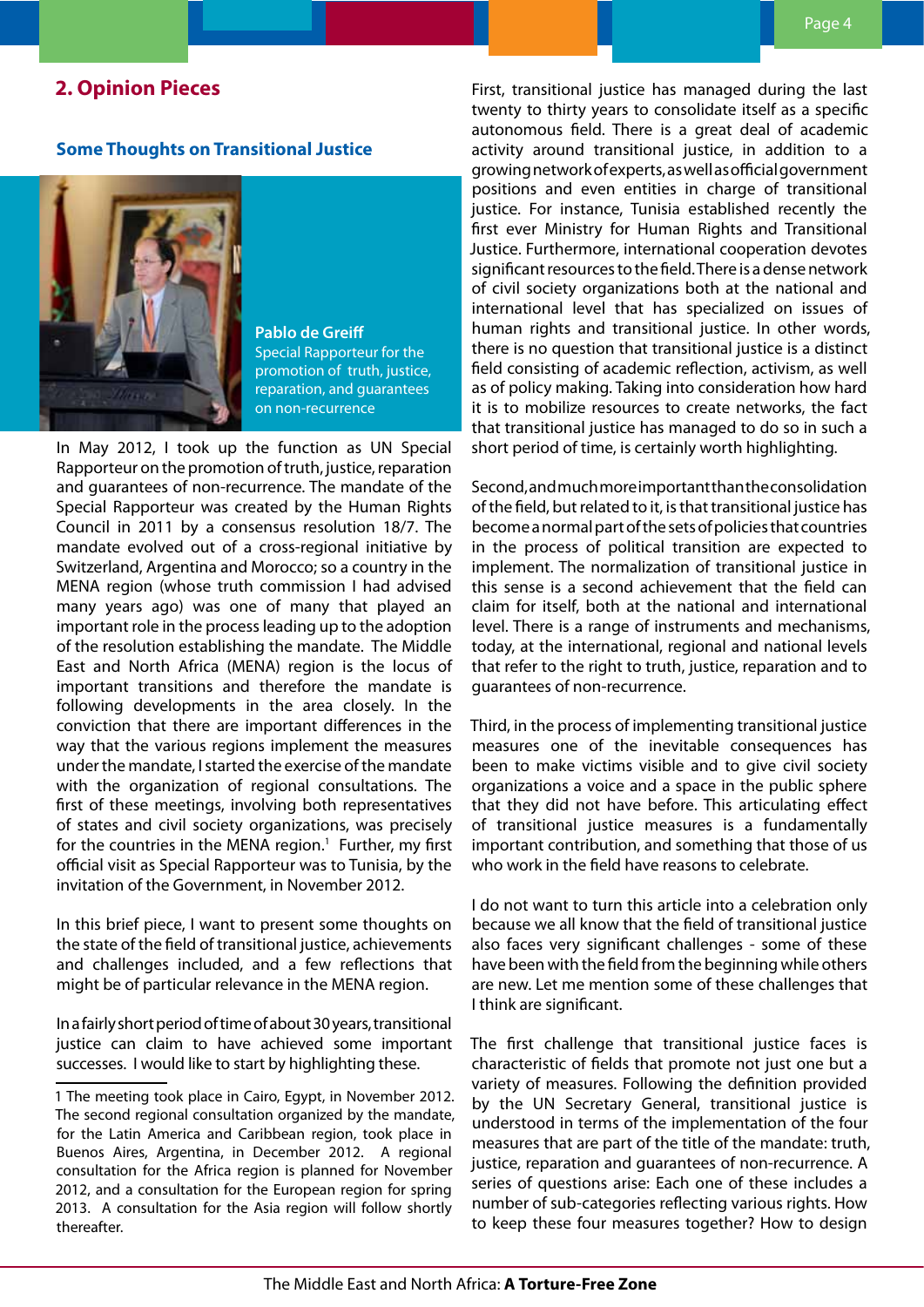and implement programs that are truly comprehensive and that help to withstand the constant temptation, particularly by governments, to trade off one measure against the other? How to avoid, for example, the temptation of saying we will be generous in terms of reparation and truth in order to avoid pursuing, or pursue less aggressively justice or institutional reforms? In other words, the field still faces a challenge, both in theory and in practice, in relation to the design and the implementation of truly comprehensive measures that help satisfy the existing rights of victims and of society more generally. Progress is unlikely to be simultaneous and even less instantaneous, but nevertheless the challenge is how to think about transitional justice in a way that includes the implementation and realization of the four sets of measures in a *coordinated* fashion over time. I think that some progress has been achieved in this area. But each wave of transition brings up a new set of challenges of how to achieve a truly comprehensive transitional justice policy. I will dedicate significant work in the implementation of the mandate on making a contribution to address this challenge.

The other challenge that I think the field faces is at least in part a result of its own success. To illustrate what I mean by that, let me point to the historic roots of transitional justice. The measures of truth-seeking, justice initiatives, reparation, and guarantees of nonrecurrence emerged first as practices and experiences in post-authoritarian settings, such as the Latin American countries of the Southern Cone and, to a lesser extent, those in Central and Eastern Europe and South Africa. Despite all their differences, these settings shared the following main characteristics. First, the countries concerned had achieved relatively high degrees of both horizontal and vertical institutionalization, that is, their institutions could cover all their national territories and, their legal systems already contained provisions for the regulation of the relationship between citizens and State institutions regarding at least the most fundamental topics. Second, the measures that emerged were adopted as a response to a particular kind of violation, namely, those associated with the abusive exercise of State power through precisely those institutions.

As the field kept growing, measures of transitional justice have been progressively transferred from their "place of origin" in post-authoritarian settings, to postconflict contexts and even to settings in which conflict is ongoing or to those in which there has been no transition to speak of. New challenges arrived with this expansion, generating the expectation that it will be equally effective in these contexts that are so different from post authoritarian situations. There is the tendency to say there is no "one size fits all" recipe for transitional justice and that each country has to find its own way. And at the same time states signed up to universal obligation that require all countries to satisfy the rights to justice, to

truth, to reparation, to guarantee of non recurrence. The implementation of programs to satisfy these obligations in situations with different institutional capacities, political traditions, and needs, is challenging. Countries also differ from one another in their ability to generate resources and in the availability of local capacities. To understand the implementation of transitional justice measures in such variety of cases, I think, is one of the biggest challenges that the field still faces.

Let me now, finally, turn to some reflections on how the new mandate on truth, justice, reparation and guarantees of non-recurrence can assist in addressing some of these challenges.

There are three thematic areas where I think the mandate can make a contribution to strengthening the field; these are also reflected in my first report to the Human Rights Council.<sup>2</sup> The first area concerns the link between truth, justice, reparation and guarantees of non-recurrence, an issue to which I will dedicate significant time and work, as I have mentioned before. The resolution that established the mandate insists on the importance of taking a comprehensive approach in the implementation of these measures. There is practice suggesting that when measures are implemented in an integrated fashion they are much more effective than when implemented in isolation. Morocco, for example, provides an interesting example about the difference that it makes to establish a reparation program as a standalone initiative or taking an integrated approach with a truth telling exercise that also involved some initiatives concerning institutional reform. The latter approach has proved to gain far more acceptance and legitimacy among victims and the society at large. The draft law on Transitional Justice being debated in Tunisia also calls for the implementation of a comprehensive approach.

The second area refers to context-sensitivity, i.e. making the measures more sensitive to the characteristics of the different contexts they are applied in today. This relates both to the different degrees of institutional strength, and also to the various needs generated by the differences in sources and types of violations.

And finally, the third area where I consider that more work needs to be done concerns increasing the effectiveness of the measures in post-conflict situations. It is already difficult for the measures that are part of transitional justice to achieve their own goals, namely, providing recognition to victims – as victims but fundamentally, as bearers of rights - fostering trust between citizens and the state, as well as strengthening the rule of law. It would be a tremendous error to think that transitional justice can burden the agenda of a political, social, and

2 A/HRC/21/46.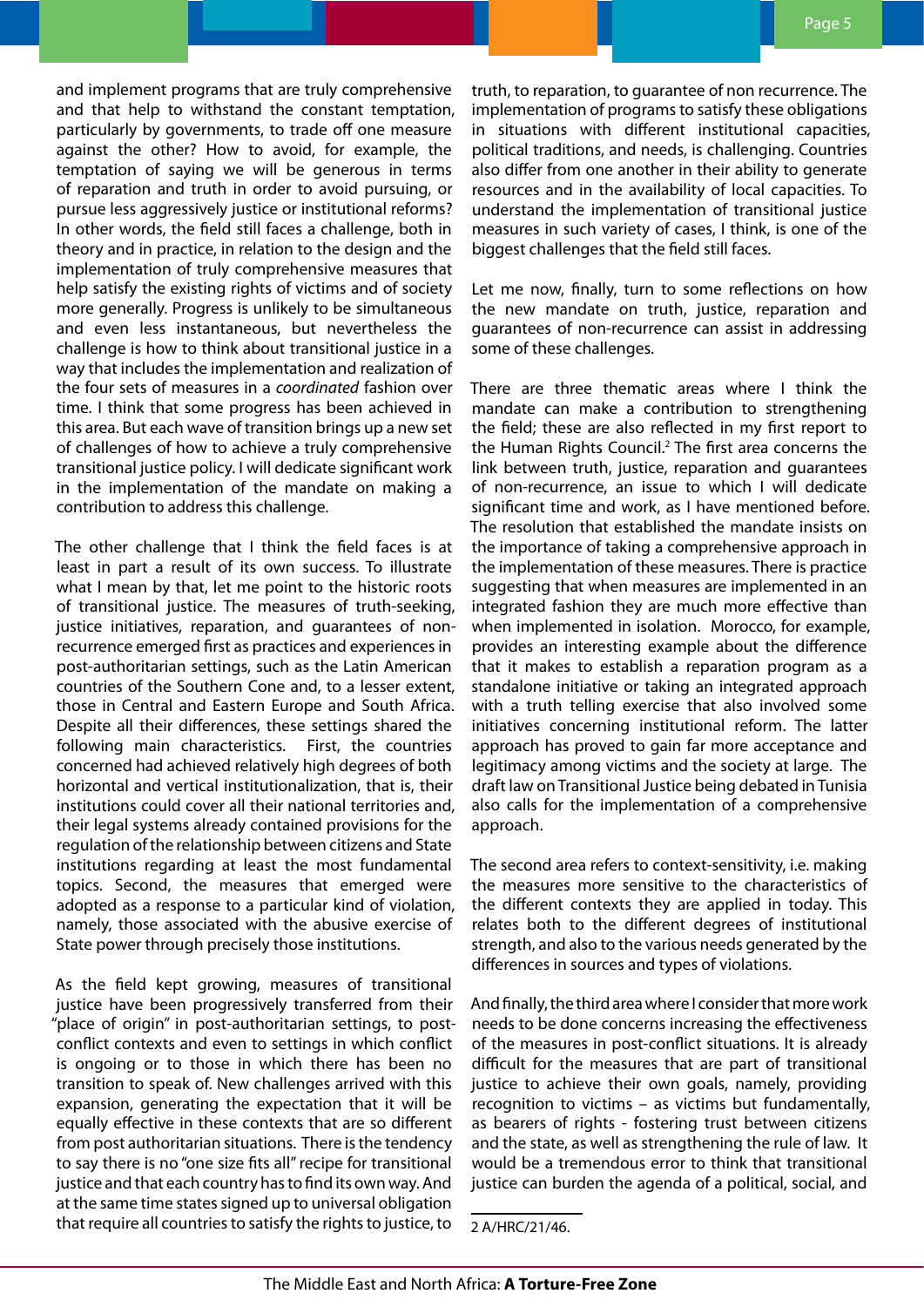economic transformation – the process is certainly much more comprehensive. Transitional justice, indeed, is part of this process, making sure that justice for serious human rights violations is not forgotten. At the  $\bullet$ same time, the challenge of the field is to articulate the relationship with other areas of policy interventions, such as development and security.

In my view these are not impossible challenges to meet. There are encouraging instances of practice that cannot be ignored: different countries have undertaken significant initiatives for their people in the aftermath of serious violations, with and without international cooperation, and there is an ever growing commitment of civil society to achieve justice. Each new case demonstrates that serious rights violations cannot be swept under the rug; that problems do not disappear and people do not forget.

Consistent with the idea that it is important to be mindful of contextual features, I will finish with a few reflections that might be of particular relevance to the MENA region (although most of them would have applied to transitional processes in different areas at different times):

- All revolutions face the challenge of making sure that they do not become instances of mere 'turn-taking' in which not so much oppression, but only the subjects of oppression change. Real transformation, of course, requires that the equal rights of *all* are effectively guaranteed. Transitional justice measures, both in their design and in their implementation must reflect this ideal.
- There is nothing that threatens more directly the real function of transitional justice measures than turning them into instruments which benefit supporters and punish detractors; transitional justice measures are rights-based and can be rights- enhancing precisely because whatever they distribute – benefits as well as sanctions - they distribute on the basis of rights, not affiliation with any particular cause. Transitional justice measures should not be conceived of as a way of rewarding *martyrs* but as a way of redressing human rights violations, whatever the identity of the perpetrator or the victim.
- In addition to claims for justice and political participation, the 'Arab Spring' brought to the fore, in ways that transitions in other countries had not, strong demands for economic opportunities, the end of corruption and other forms of economic crimes. This presents both an opportunity and a challenge: the opportunity for transitional justice is to articulate more clearly its links with development, the challenge is to find ways of addressing corruption and other economic crimes in ways that

do not overburden measures that were not originally conceived with such ends.

- A comprehensive approach to the four areas of transitional justice, as mentioned before, does not come easily. Countries in the area, however, have thus far exhibited a tendency to over rely on some measures at the expense of others. One may hope, for the sake of the sustainability and the effectiveness of the initiatives *as rights enhancing* instruments, that this is only a temporary tendency.
- Finally, as in most contexts where the topic is new, it is important to keep in mind that transitional justice is not a special kind of justice, a 'soft' form of justice. Much rather, it is a strategy for the achievement of a familiar conception of justice to which countries in the area have adhered as manifested by their ratification of international instruments that ground and express rights to truth, justice, reparation, and guarantees of non-recurrence. Similarly, and as a consequence, it must be kept in mind that reconciliation is not an alternative to justice, but that it requires, precisely, the implementation of measures that include the four elements under the mandate.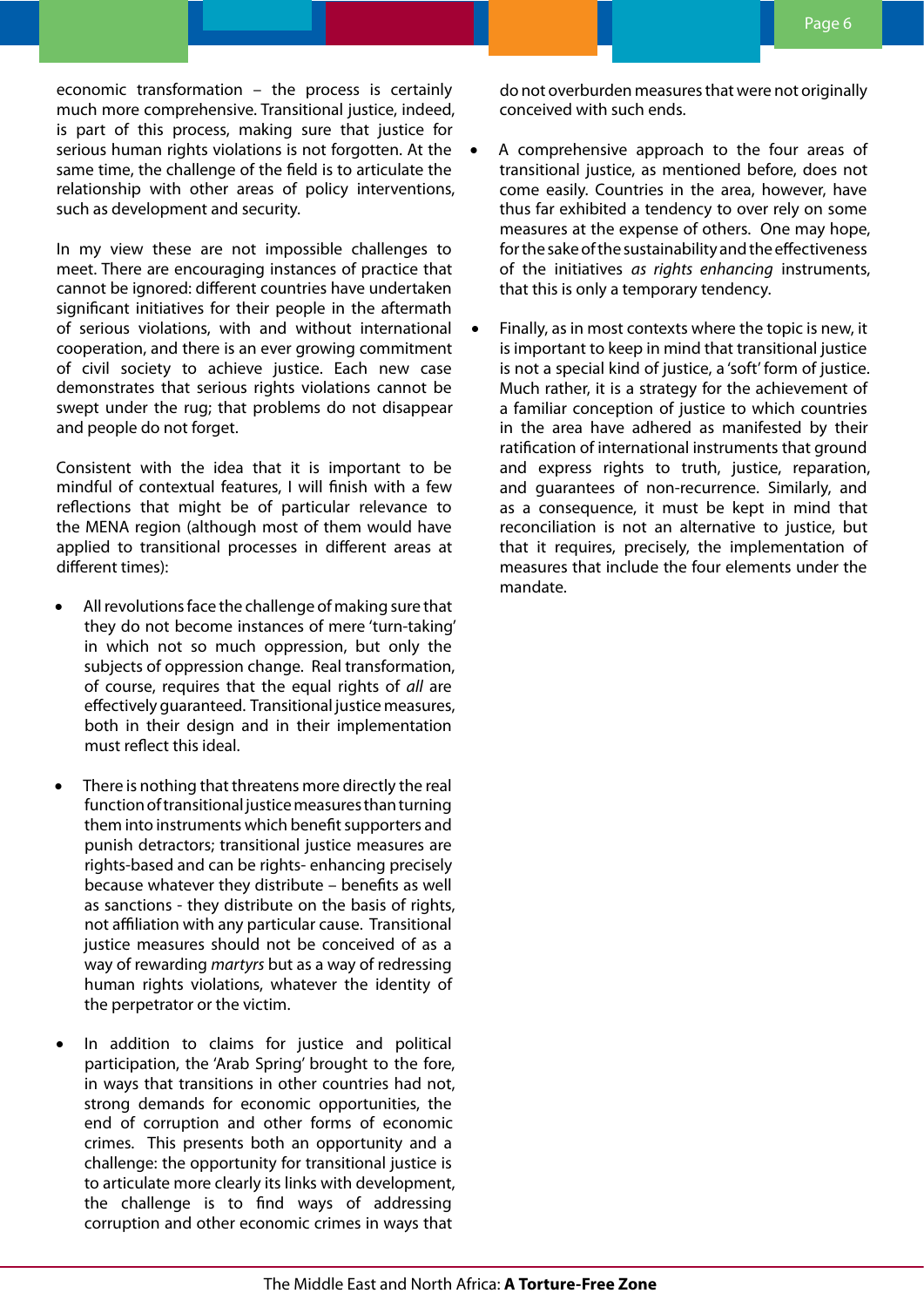## <span id="page-6-0"></span>**For how long will impunity prevail?**

#### **Alice Goodenough & Marya Farah**

Legal Adviser & Associate Legal Adviser for the MENA Programme

International Commission of Jurists



For many years, the Egyptian authorities have failed to hold accountable those responsible for torture and other ill-treatment, unlawful killings and arbitrary detention, to name just a few violations of human rights. As a result, impunity has prevailed and the human rights violations have continued unabated, including both during and after the 2011 uprising. To end this cycle of impunity, the underlying causes must be addressed.

The International Commission of Jurists (ICJ) visited Egypt and organised a conference with the Cairo Institute for Human Rights Studies and the Egyptian Initiative for Personal Rights. During that, judges, lawyers, human rights defenders and victims identified numerous failings and obstacles in the current system that preclude accountability for those responsible for gross human rights violations.

Egypt's legal framework falls far short of international law standards in many respects. For example, it fails to criminalise a variety of conduct that amounts to torture under Article 1 of the Convention against Torture and Other Cruel Inhuman and Degrading Treatment or Punishment (CAT), to which Egypt is a State party. In particular, Article 126 of the Criminal Code only extends the crime of torture to public officials or employees who order or conduct the torturing of a "suspect" and the torture is done "in order to force him/her to confess". The acquiescence or consent of a public official to, or their complicity in, the act is not criminalised by this definition, nor is it clear that the infliction of mental suffering is covered. Punishment for this offence can range from 3 to 10 years imprisonment. Further, if the torture or ill-treatment occurs for a purpose other than a coerced "confession", it is not considered torture and instead must be examined under Article 129, the lesser offence of "employing cruelty" against a person to "breach their honour" or "cause bodily pain". This crime is classified as a misdemeanour, which is punishable by a maximum of one-year imprisonment, and only applies to the individual that carried out the torture. The punishments provided for under both Articles 126 and 129 are not commensurate with the gravity of the crime.

An example of the implications of this deeply flawed framework is a case raised with the ICJ mission of a police officer acquitted of torture on the basis that the victim was said to have died of "fear" while in police custody. The mere fact that the victim was found to have died of "fear" should have raised legitimate suspicions about the victim having been subjected to severe mental and/ or physical suffering while in police custody. The court failed to properly address these suspicions.

This case also highlights the flaws in the forensic medical report that identified the cause of death and the failings in the forensic medical establishment as a whole. Reforming this institution and safeguarding its independence from the police and the executive is a prerequisite to ensuring accountability for cases of human rights violations committed by law enforcement officers. Equally important to ensuring such accountability is reinforcing the capacity of judges and prosecutors to adequately and properly apply international human rights law and standards in investigating and ruling on cases of human rights violations.

In relation to trials of former regime officials and police and military officers, judges stressed that they must rule on the facts presented in the courtroom and the evidence before them rather than bowing to pressure from the street.

While a number of judges suggested that prosecutors had bowed to this pressure and were referring cases that were ill-prepared and lacking in evidence and sufficient grounds for referral, some prosecutors acknowledged that the high rate of acquittals in cases of torture and the injury and unlawful killing of protestors was due to the difficulties they face in the collection of evidence. Prosecutors and lawyers stated that the problem in such cases is that evidence of the crime is in the hands of the perpetrator, and the police and/or the military are unwilling to provide evidence against themselves in cases of human rights abuses. It is therefore important for the Egyptian authorities to ensure that investigations in cases of torture and ill-treatment allegedly committed by law enforcement officials are thorough, independent, impartial and in full compliance with international standards.

From the perspective of victims of human rights violations and their families, the feeling is that those who have suffered the most remain a secondary concern. The barriers they face in bringing cases against the police and other State officials are profound, including inaccurate forensic reports that ignored clear signs of abuse, morgues and hospitals that obstructed their search for relatives and prosecutors that either exert pressure on individuals not to pursue claims or hinder their rights to file complaints.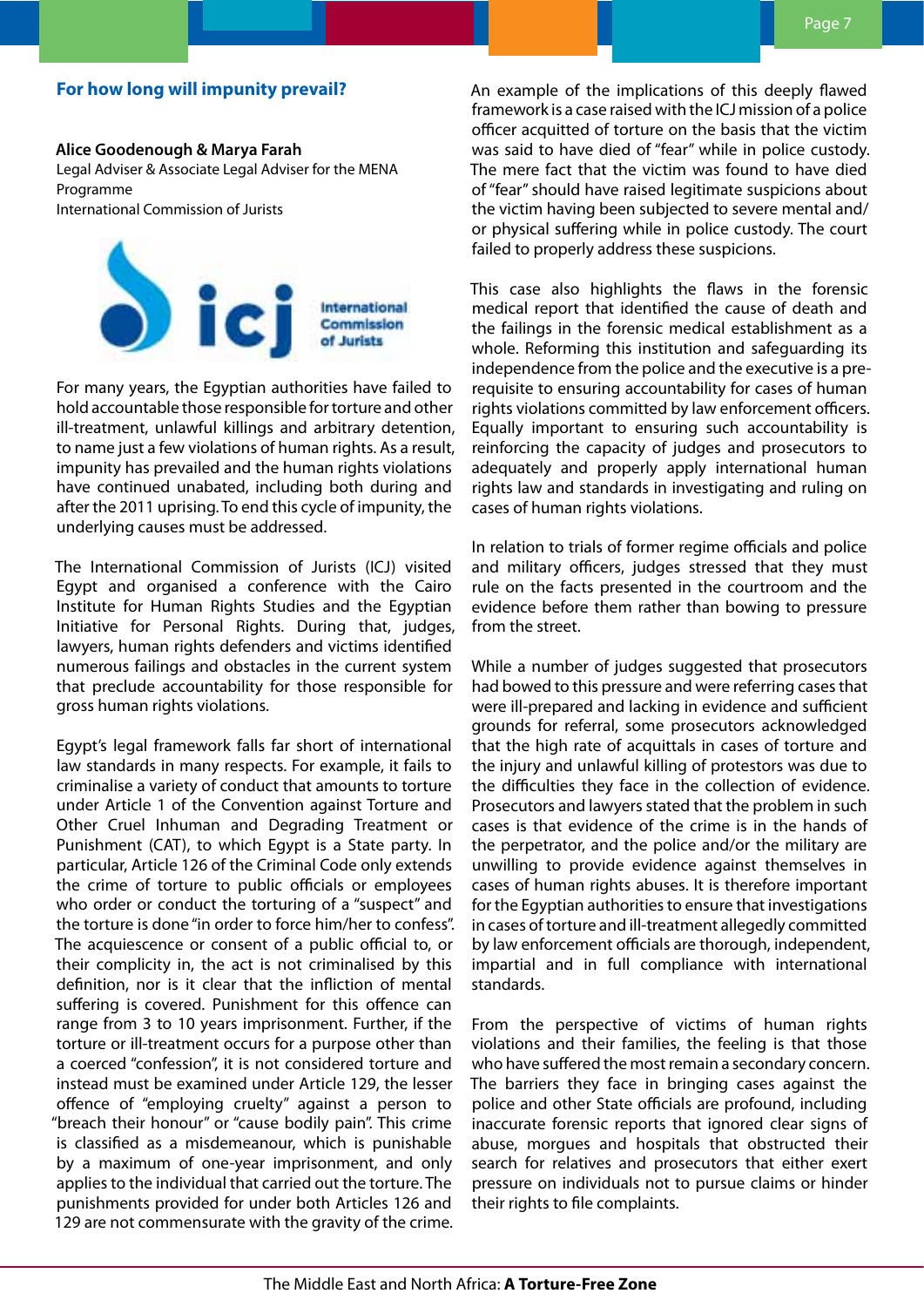These barriers undermine not only the rights of victims and family members to a remedy and to hold those responsible accountable, they also frequently hinder their access to government-sponsored reparation initiatives. For example, because the forensic report inaccurately attributes the cause of death to "fear" instead of torture, the victim can be excluded from such initiatives. Further, current reparation mechanisms are limited in terms of their remit and the reparation they can provide.

In addition, while proposals for much-needed reforms of the police and security services have stalled, other proposals to reform the justice system, if adopted, would undermine the independence of the judiciary rather than reinforcing it. For example, recent draft laws on the judiciary have focused on reducing the retirement age for judges. The immediate effect of these draft laws, if adopted, would be the forced retirement of scores of judges. It would also constitute a serious attack on the security of tenure of judges, contrary to international law standards.

The denial of the rights of victims of human rights violations and the impunity that continues to prevail is not unique to Egypt and can be seen in other MENA countries where recent uprisings have also led to the overthrow of repressive regimes, namely Tunisia and Libya.

In Tunisia, the government has shown an increased willingness to initiate transitional justice initiatives, including through the drafting of a transitional justice bill. However, victims, family members and civil society groups continue to raise major concerns about the lack of effective measures to address impunity and ensure the rights of victims to a remedy and to reparation.

One of these concerns has been the pervasive use of military tribunals to hear cases involving gross human rights violations committed before and during the Tunisian uprising. These tribunals lack the necessary independence from the executive both to conduct effective investigations and to adjudicate cases in an independent and impartial manner in accordance with international fair trial standards. Failings include extensive delays in investigating cases or inadequate investigations, a lack of cooperation with the prosecution by the Ministry of Defence and Interior, and judges handing down sentences that are not commensurate with the gravity of the crimes committed.

At the same time, the Tunisian authorities have failed so far to bring the legal framework in line with international human rights standards. For example, as is the case in Egypt, the definition of torture in the Tunisian Criminal Code requires amendment to bring it in line with Article 1 of the CAT, including by criminalizing the acquiescence or consent of a public official to, or their complicity in, acts of torture. Further reforms are also required to prohibit reliance on confessions obtained by torture and to end limitation periods for the crime of torture.

Although the most recent draft Constitution offers some improvements in this regard, notably by providing that the crime of torture is imprescriptible, it falls short of international standards by limiting the definition of torture, referring only to the prohibition of "all forms of moral and physical torture", and by failing to restrict the jurisdiction of military courts to exclude civilians and cases involving human rights violations.

In Libya, judicial independence has been severely undermined over many years by the former regime as a result of systematic attacks on the judiciary, including through executive control over the public prosecution service and the extensive use of special courts. Under this framework, the rights of victims of gross human rights violations committed before, during and after the uprising have largely been denied.

While the transitional authorities have made tentative steps towards reforming the judiciary to grant it independence, the remaining challenges are extensive, not least the need to protect judges, prosecutors and court houses from increasing violent attacks, the weaknesses of State institutions and law enforcement bodies, including police services, and the role being played by numerous armed groups in unlawfully arresting and detaining individuals, as well as subjecting them to various human rights abuses.

In each of these three countries, there is an urgent need to initiate and implement the necessary legal and policy reforms to ensure accountability for human rights violations, including through the establishment of transitional justice mechanisms. Only once this has been achieved can the victims and their rights cease to be a secondary concern and impunity be brought to an end.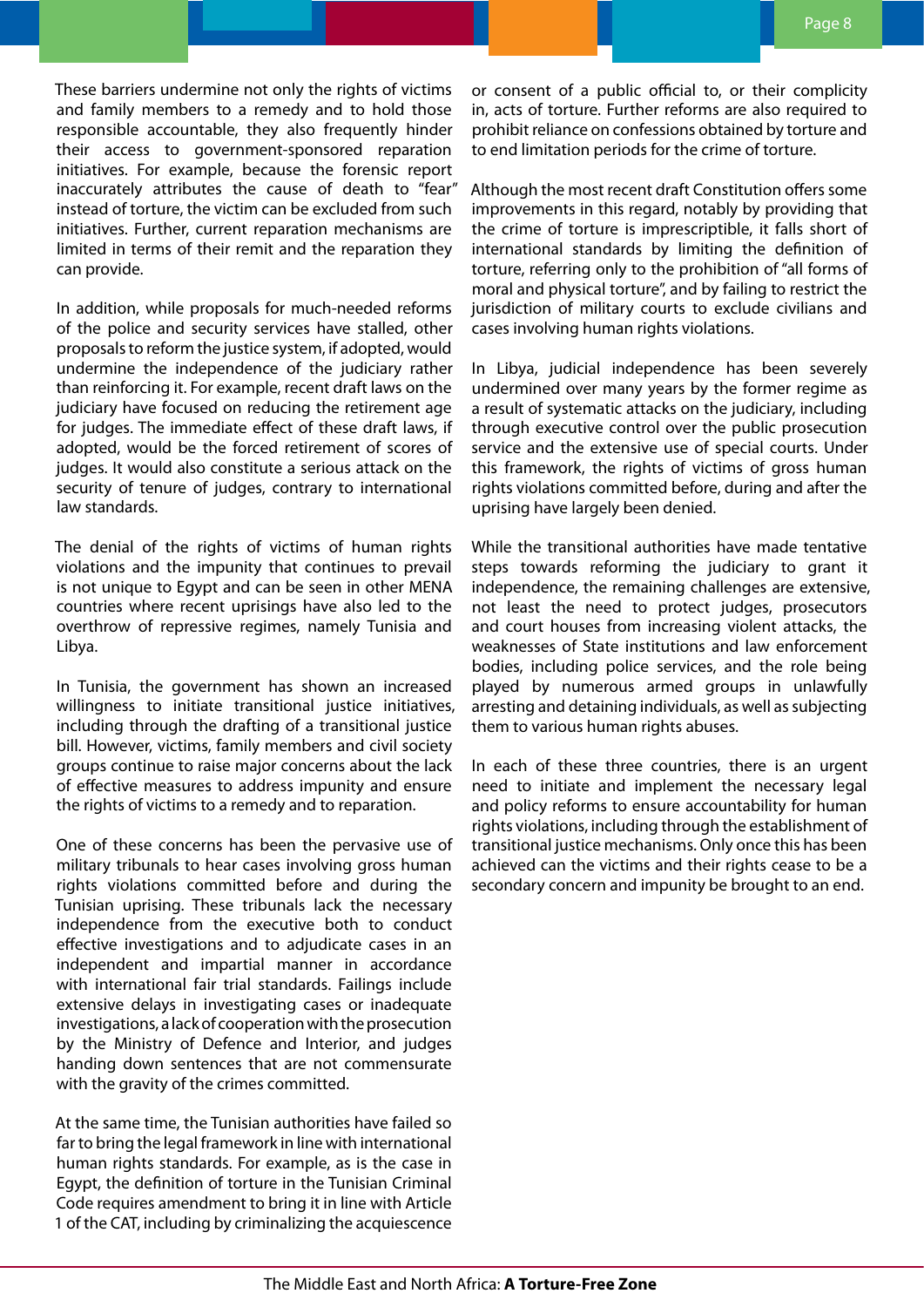# <span id="page-8-0"></span>**3. Recent developments**

Prepared by: **Mervat Rishmawi; Matthew Sands; and Marcellina Priadi**

## **Human Rights Committee**

**Draft General Comment number 35, on article 9** (liberty and security) by the Human Rights Committee: As reported in [issue 3](http://www.apt.ch/content/files_res/mena_bulletin03_en.pdf) of this electronic bulletin, a General Discussion day was held to examine the most recent draft (CCPR/C/107/R.3) and began its first reading. However, the process remains incomplete, and further meetings on the Comment are planned. No opportunities were available for NGO comments during the reading, though the rapporteur on the General Comment has made clear that he would always consider any further advice from NGOs.

A review of the latest draft demonstrates strengthening of the text in areas highlighted by interventions like APT. Important 'safeguards' in detention are now highlighted in the text, and the relationship between article 9 and article 7. The comment also promotes independent inspections of all places of detention as a further safeguard to prevent abuse.

## **International Convention for the Protection of All Persons from Enforced Disappearance:**

**Consideration of state reports**: The Committee on Enforced Disappearances (CED), the body of independent experts which monitors implementation of the Convention by the States Parties, will start considering first reports by state parties in November 2013.

On 28 May 2013, **Morocco** ratified the International Convention on the Protection of All Persons from Enforced Disappearance. **Iraq** is the only other Arab country party to the Convention (acceded in November 2010).

# **Human Rights Council**

**Resolution on Torture: "Torture and other cruel, inhuman or degrading treatment or punishment: rehabilitation of torture victims**": in March 2013, the Human Rights Council adopted [a resolution](http://daccess-dds-ny.un.org/doc/RESOLUTION/LTD/G13/123/10/PDF/G1312310.pdf?OpenElement) which called on states to ratify the Convention again Torture, it called on states to ensure that an independent, competent domestic authority must promptly, effectively and impartially investigate all allegations of torture and illtreatment and that such acts are punished according to the gravity of the crime. The resolution stresses that national legal systems must ensure that victims obtain



redress without suffering any reprisals for bringing complaints or giving evidence; and the interdependence and equal importance of providing an effective remedy and reparation, including restitution, fair and adequate compensation, rehabilitation, satisfaction and guarantees of non-repetition, to redress torture and ill-treatment. This should take into full account the specific needs of the victim. Importantly, the resolution encourages States to adopt a victim-oriented approach and urges States to pay special attention to the provision of redress for gender-based violence that constitutes torture or other forms of ill-treatment punishment, and to adopt a gender-sensitive approach to redress; recognizing that sexual and gender-based violence that constitutes torture or other ill-treatment affects victims, their families, communities and societies. Effective remedies in those situations should include access to health care, psychosocial support, legal assistance and socioeconomic reintegration services for victims of such violence.

Unfortunately no Arab states co-sponsored the Resolution.

**The UPR of the United Arab Emirates**: The Working Group on the Universal Periodic Review (UPR) reviewed the United Arab Emirates in January 2013. This is the second cycle of the UPR review of the UAE. After considering the National Report, the compilation of UN information, summary of stakeholders' information, questions submitted in advance, the outcome document of the review included a number of observations and recommendations to the UAE. These included welcoming the ratification by the UAE of the Convention against Torture in 2012, and recommending that it ratify the OPCAT and the Rome Statute. There were also recommendations for the UAE to put in place procedures to respect rights of migrant workers and to adopt legislation to combat racial discrimination, to adopt a moratorium of the implementation the death penalty, and to ensure a prompt, independent and impartial investigation into all claims of torture.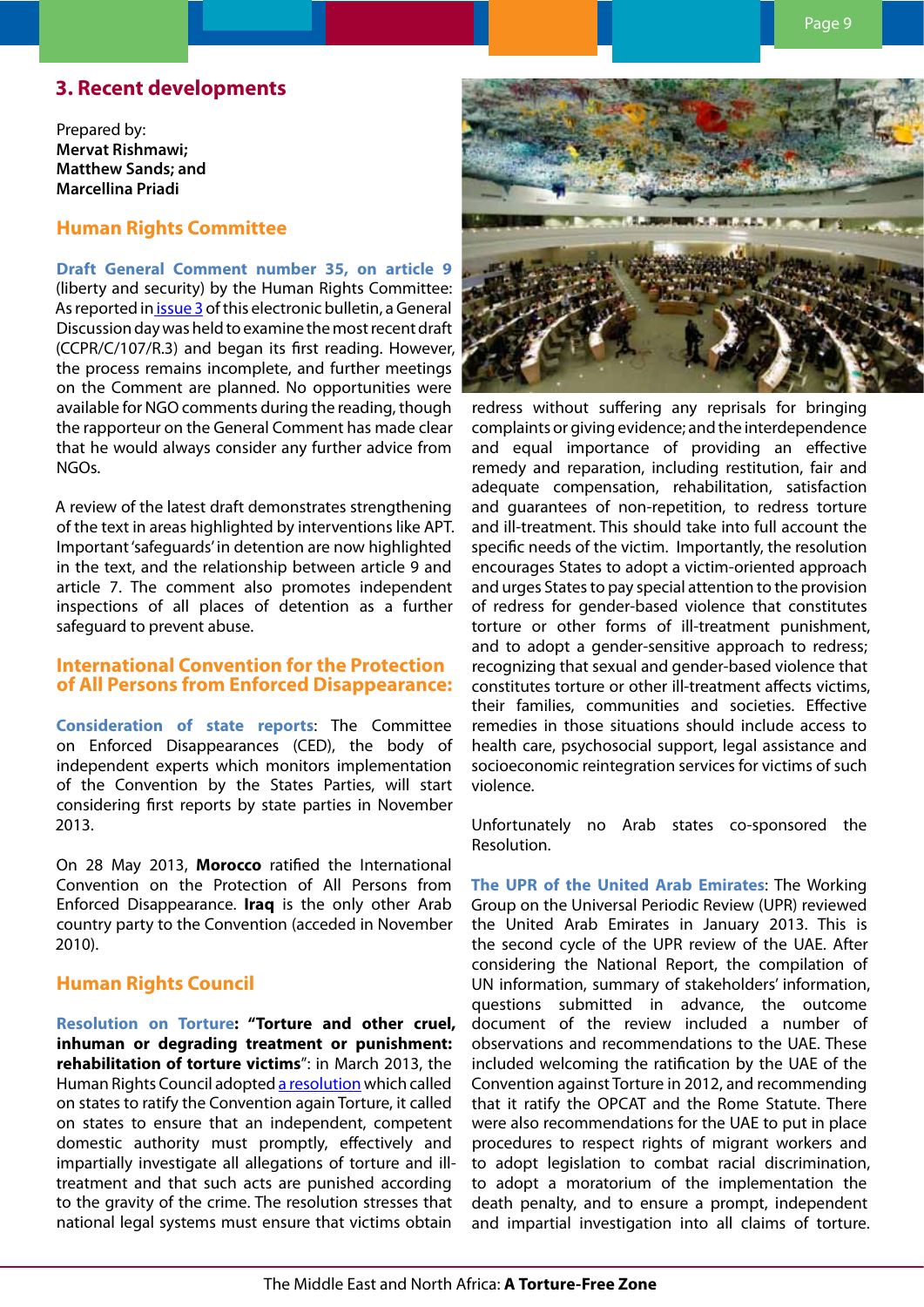<span id="page-9-0"></span>Regarding the OPCAT, the UAE reiterated that it had ratified CAT only in 2012 and that it would look into this matter in the near future. With regard to the Rome Statute signed in November 2000, the UAE would take the common position of Arab countries concerning its ratification. Recommendations were also made to the UAE to withdraw the unilateral declaration it made which seriously limits the scope of the definition of torture under the Convention.

For full documentation of the UPR Review of the UAE, please click here

**Commission of Inquiry on Syria**: The Human Rights Council in June 2013 listened to a presentation of the Report of the Independent International Commission of Inquiry on the Syrian Arab Republic, which covers the period 15 January to 15 May 2013. The report states "Government forces and affiliated militia have committed murder, torture, rape, forcible displacement,



enforced disappearance and other inhumane acts. Many of these crimes were perpetrated as part of widespread or systematic attacks against civilian populations and constitute crimes against humanity. War crimes and gross violations of international human rights law – including summary execution, arbitrary arrest and detention, unlawful attack, attacking protected objects, and pillaging and destruction of property – have also been committed. The tragedy of Syria's 4.25 million internally displaced persons is compounded by recent incidents of IDPs being targeted and forcibly displaced. Anti-Government armed groups have also committed war crimes, including murder, sentencing and execution without due process, torture, hostage-taking and pillage. They continue to endanger the civilian population by positioning military objectives in civilian areas. The violations and abuses committed by anti-Government armed groups did not, however, reach the intensity and scale of those committed by Government forces and

affiliated militia. There are reasonable grounds to believe that chemical agents have been used as weapons. The precise agents, delivery systems or perpetrators could not be identified. The parties to the conflict are using dangerous rhetoric that enflames sectarian tensions and risks inciting mass, indiscriminate violence, particularly against vulnerable communities."

For full text of the report, please [click here](http://www.ohchr.org/Documents/HRBodies/HRCouncil/CoISyria/A-HRC-23-58_en.pdf)

### **Committee against Torture**

**Consideration of Report of the United Kingdom:** The Committee against Torture (CAT) considered the [fifth](http://tbinternet.ohchr.org/_layouts/treatybodyexternal/Download.aspx?symbolno=CAT%2fC%2fGBR%2fCO%2f5&Lang=en)  [periodic report of the United Kingdom](http://tbinternet.ohchr.org/_layouts/treatybodyexternal/Download.aspx?symbolno=CAT%2fC%2fGBR%2fCO%2f5&Lang=en) in May 2013, and issued its concluding observations. Among the issues raised with particular importance to the MENA region are the following:

**Extraterritoriality**: The CAT has called upon the UK to address its responsibility to ensure that individuals subject to state jurisdiction are treated according to the prohibition against torture as set out in the convention even when overseas.

**Inquiries into allegations of torture overseas:**  Following allegations of torture and ill-treatment connected with the Iraq and Afghanistan military campaigns, the UK has stated its intention to 'hold an independent, judge-led inquiry'. The CAT has recommended that the new inquiry take into account the UN Special Rapporteur on Torture report on best practices for commissions of inquiry and address the deficiencies of the 'Detainee Inquiry' into UK complicity with improper treatment of detainees by other countries following 9/11. The Committee also requested the urgent publishing of the 'Detainee Inquiry' interim report.

**Accountability for abuses in Iraq**: Several inquiries have been set up to investigate allegations involving the UK army but there is concern that the close connection between these and the Ministry of Defence compromises their independence. Although the UK refuses, the Committee urges the State to take all necessary measures, including setting up a single, independent public inquiry to comprehensively investigate allegations of torture and cruel, inhuman or degrading treatment or punishment in Iraq from 2003 to 2009, establishing responsibilities and ensuring accountability.

The Committee expressed regret that the UK continues to resist a full public inquiry that would assess the extent of torture and ill-treatment and establish possible command responsibility for senior political and military figures; and is deeply concerned that there have been no criminal prosecutions for torture or complicity in torture involving State officials, members of the security services or military personnel, although there have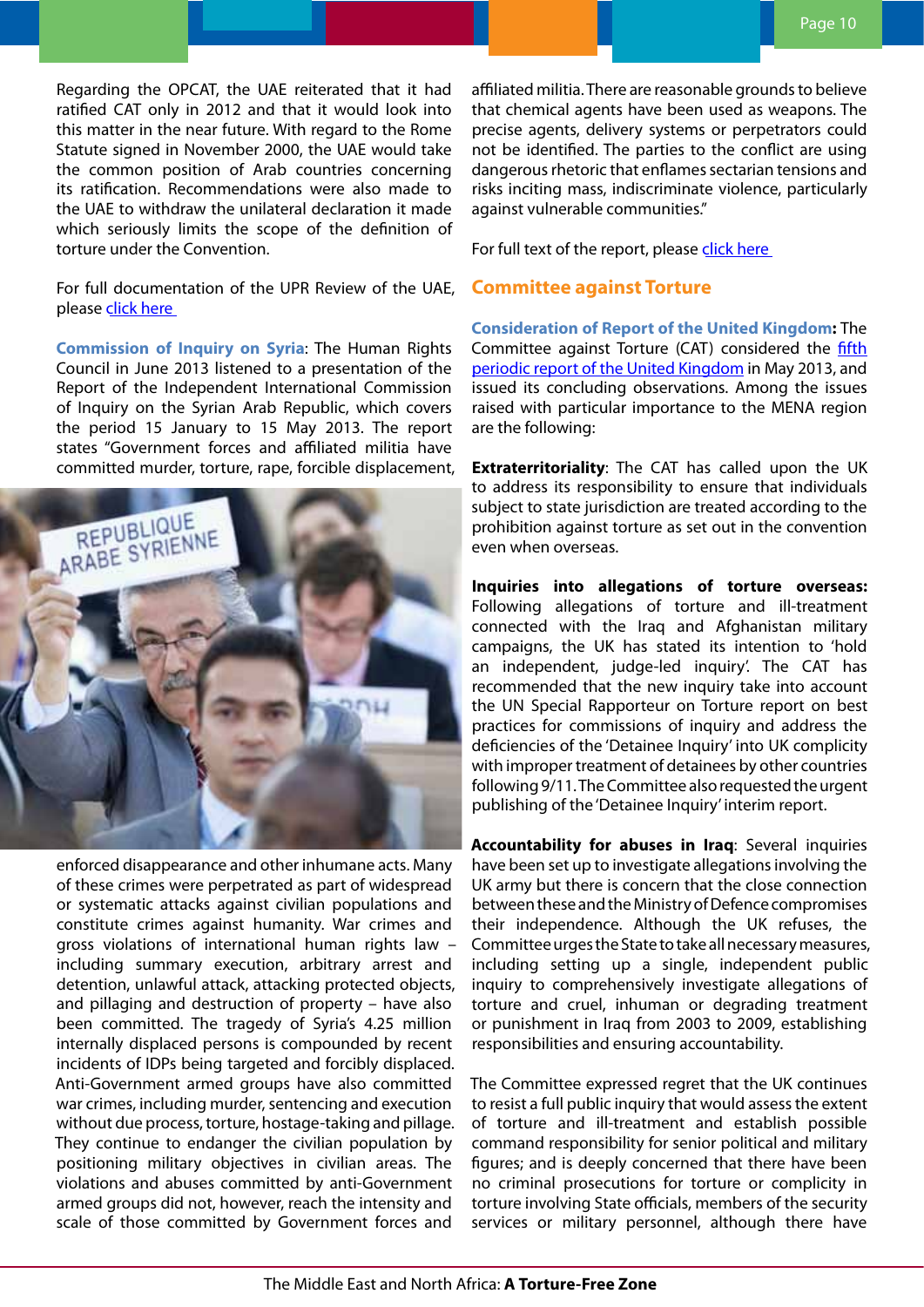<span id="page-10-0"></span>been a number of court martials of soldiers for abuses committed in Iraq against civilians.

**Appropriate penalties for torture:** The Committee expressed deep concern that despite the gravity of the injuries inflicted by British soldiers on Baha Mousa (in Iraq), the investigation and prosecution of his death has led to acquittal or charges dropped for six of them and only one year imprisonment for the corporal who pleaded guilty to inhumane treatment. The Committee urges that penalties against all officials, security service or military personnel abroad be imposed in line with the gravity of the crime committed in accordance with article 4 of the Torture Convention.

**Reliance on diplomatic assurances**: The Committee has criticised the State party's reliance on diplomatic assurances to support the deportation of foreign nationals suspected of terror related activities to states with widespread allegations of torture. The Committee highlighted the State's responsibility to not expose anyone to the 'substantial' risk of torture or cruel, inhuman or degrading treatment or punishment and stressed its opinion on diplomatic assurances regarding this issue as 'unreliable and ineffective'.

**Use of evidence obtained by torture:** Where allegations of torture are made, the burden of proof on the admissibility of torture material currently lies with the defendant/applicant. However, the Committee requested that this burden be transferred to the State and emphasised that material gained from torture or cruel, inhuman, or degrading treatment through other countries should not be depended upon.

## **Special Rapporteur on Torture**

**Visit to Bahrain**: The re-scheduled visit of the Special Rapporteur on Torture to Bahrain on 8-15 May 2013 was cancelled at the last minute once again by the Bahraini government. The original visit was scheduled for March 2012 but the Government has stated its concern that a visit by the Special Rapporteur on Torture may compromise the success of the Bahrain National Dialogue, a programme set up in 2011 in response to uprisings and, according to the Bahraini government, designed to enable a national dialogue. The UN Special Rapporteur on Torture has noted the potential negatives that can be perceived from the cancellation of the visit, which has not had alternative dates proposed either, and has urged the Government to uphold its commitment to the accepted recommendation to welcome a visit.

For further information, please [click here](http://www.ohchr.org/EN/NewsEvents/Pages/DisplayNews.aspx?NewsID=13261&LangID=E).

## **Minimum Detention Standards reviewed (again)**



In April 2013, the [UNODC Crime Commission](http://www.unodc.org/unodc/en/commissions/CCPCJ/session/21.html) resolved to commence a further round of negotiations on the potential to revise the Standard Minimum Rules for the Treatment of Prisoners.

The Standard Minimum Rules, first adopted in 1955, continue to stand as a landmark text against which almost all States around the world assess the quality of treatment and standards for detained persons. However, due to their age, some of the principles described in the Standard Minimum Rules, particularly those related to persons with disabilities, use outdated or offensive terminology. Several of the Rules also describe standards which have long since been reformed in line with modern correctional science. See, for instance, Rules related to discipline which permit the reduction in diet as a punishment, or allow solitary confinement where medical officers confirm the prisoner is fit to sustain it. The development of minimum guarantees in detention and principles of medical ethics mean that such Rules would be written very differently if they were adopted today. The review process now being undertaken by the UN therefore seeks to identify how the Rules might be revised to bring them up to date.

After some tense debate, the collected States finally adopted a [resolution](http://www.un.org/Docs/journal/asp/ws.asp?m=E/CN.15/2013/L.22/Rev.1) which endorsed the work already done by UN bodies, States and civil society to propose revisions to the Rules, and encouraged all actors to continue to contribute to the process. **Interested States and other actors are invited to send their proposals to the UNODC Secretariat before 30 September 2013,3 and an inter-governmental expert meeting is due to be convened in Brazil later this year to consider these proposals for revision in detail.**

Juan Mendez, Special Rapporteur on Torture, has since agreed to make the potential revision to the Standard Minimum Rules the subject of his **forthcoming thematic** [report to the General Assembly](http://antitorture.org/sm/). The analysis by Mr Mendez will be a welcome contribution to the review

3 See paragraph 8 of the Resolution. Proposals for revision should be sent to the Justice Section at UNODC, Vienna International Centre, PO Box 500, A 1400 Vienna, Austria. Email correspondence may be sent to [justice@unodc.org](mailto:justice@unodc.org).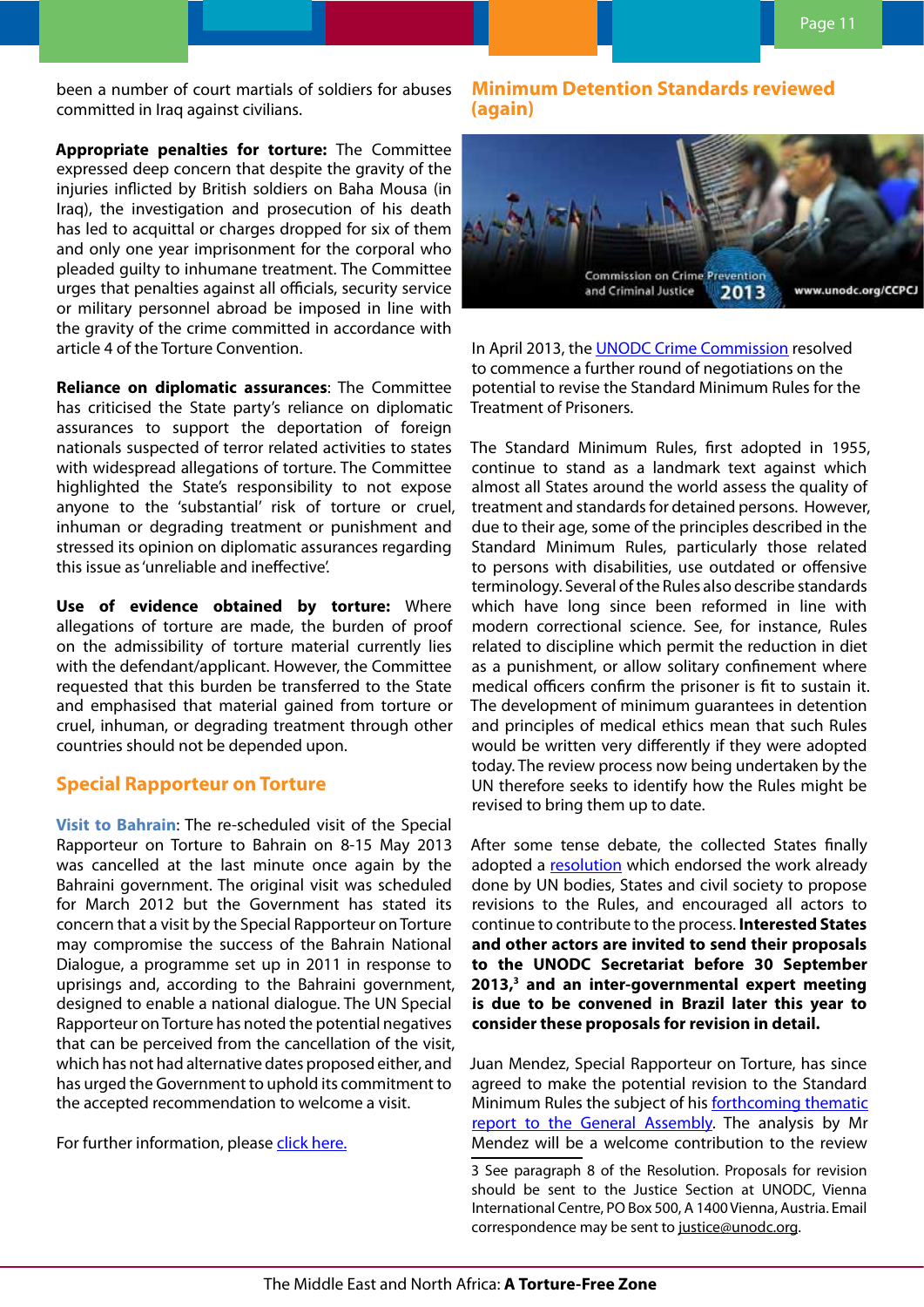<span id="page-11-0"></span>process. Such an expert report will help national actors, including national preventive mechanisms, to use the Rules to offer advice and effectively reduce the risk of torture and other ill-treatment in detention.

## **UK treaty with Jordan could see return of "radical cleric"**



The UK has agreed a new treaty which could see the return of the Moslem cleric, Abu Qatada, to face trial in Jordan in the next few months.

The bilateral *[treaty on mutual legal assistance in criminal](https://www.gov.uk/government/uploads/system/uploads/attachment_data/file/192197/treaty.pdf)* [matters](https://www.gov.uk/government/uploads/system/uploads/attachment_data/file/192197/treaty.pdf) has also been approved by the king of Jordan, but will not become law until it is published in the official gazette, which is expected in July 2013.

Once the ratification process by both States is complete, the British government will recommence its efforts to deport Abu Qatada. The cleric has recently surprised commentators by indicating that he will not challenge a fresh order to remove him, as the international agreement would ensure he is guaranteed a fair trial process in Jordan.

Previously, as highlighted in an opinion piece in the first issue of our [e-bulletin,](http://www.apt.ch/content/files_res/mena_bulletin01_en.pdf) the European Court of Human Rights had ruled that Abu Qatada could not be returned to face retrial for the terrorism conviction determined in his absence, as the evidence held against him may have been obtained by torture, which would amount to "a flagrant denial of justice." Even after various efforts were taken to demonstrate the judicial process would be fair, in a separate ruling the English courts refused to allow the deportation. Once again, judges confirmed that returning a person to face a trial based on evidence obtained by torture was a violation of their international legal obligations.

The use of evidence obtained by torture is forbidden in international law as an inherent part of the absolute prohibition of torture and a blatant denial of a fair trial. This guarantee is applicable in all cases, regardless of who the person is or the types of charges or accusations against him or her.

The case has become a serious embarrassment for

the British government which has tried to deport Abu Qatada, who judges accept is a 'truly dangerous individual', since his release from jail in 2005. Human rights actors, however, have continued to assert that Abu Qatada must be guaranteed the same fair trial rights as any other defendant, and that a reliance on political promises to ensure his safety would be insufficient to effectively protect Abu Qatada from ill-treatment or torture on his return.

**Fair trial guarantees**: The fair trial process agreed between the two States is set out in Chapter VIII of the treaty, which requires a number of safeguards for persons returned under the agreement, and which reduces the risk of unfair proceedings. These safeguards include the right to be brought promptly before a judge, to be informed promptly of the reasons for arrest, to be tried in a fair and public hearing without undue delay by a competent, independent and impartial tribunal, and to ensure that the defendant is allowed adequate time and facilities to prepare his or her defence.

The particular challenges raised by the Abu Qatada case are dealt with specifically, in article 27(4) of the agreement. This provision attempts to avoid the risk that evidence obtained through torture will be used during the trial, by requiring that where there are serious allegations of ill-treatment, any resulting statement must not be admitted as evidence by the court, unless the prosecution is able to prove that the statement was made without coercion.

Yet despite the determination to draft the agreement to resolve the specific obstacles to the removal of Abu Qatada, the agreement remains open to legal challenge, and it remains to be seen whether the provisions are in fact enough to persuade authorities that Abu Qatada will be guaranteed a fair trial.

#### **Vienna + 20**



On the occasion of the 20th anniversary of the Vienna World Conference on Human Rights, an international expert conference entitled "Vienna+20: Advancing the Protection of Human Rights" was held in June 2013 in Vienna, organised by the Government of Austria in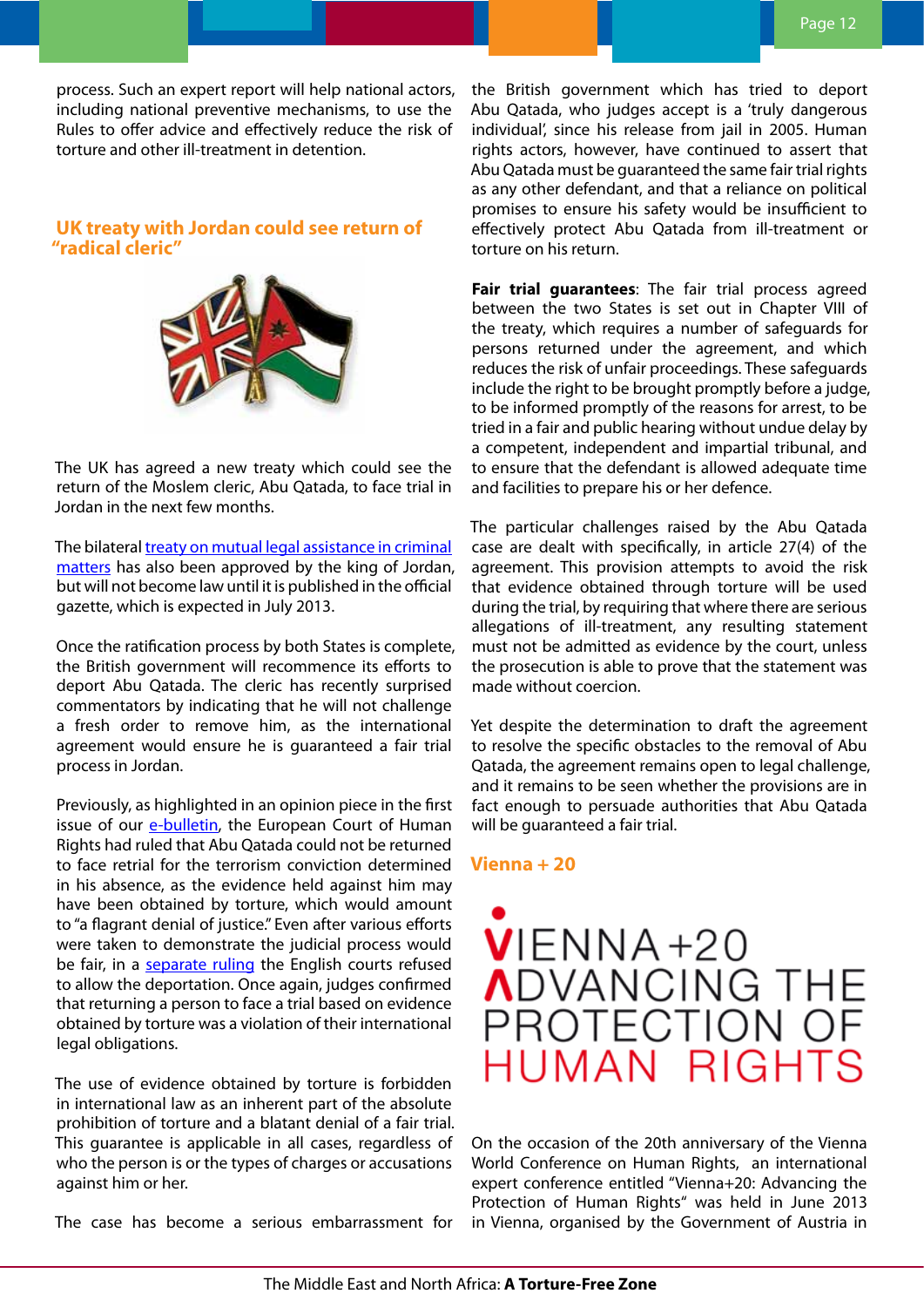<span id="page-12-0"></span>cooperation with the Office of the UN High Commissioner for Human Rights. The conference reaffirmed that the World Conference and its Vienna Declaration and Programme of Action were milestones in the positive evolution of the international human rights system during the past 20 years. Participants highlighted that the human rights architecture of the United Nations needs to be further strengthened. International human rights mechanisms, including commissions of inquiry, the Special Procedures of the UN Human Rights Council, and human rights Treaty Monitoring Bodies, must be used to the fullest, and systematic follow-up to their recommendations must be ensured. A central theme of the conference was the important role of human rights defenders and civil society organisations as crucial actors for the promotion and protection of human rights. The conference concluded with a number of recommendations including, on the Rule of Law: The Right to an Effective Remedy for Victims of Human Rights Violations, supporting the idea of establishing a World Court of Human Rights as an additional tool of international human rights protection alongside the UN treaty body system and the regional human rights mechanisms. The Conference also included a number of recommendations relating to the UN, regional and national human rights systems. In addition, there were a series of recommendations related particularly to Realising Human Rights of Women Universally: Tackling the Implementation Gap. The conference also concluded with recommendations on Mainstreaming Human Rights: A Human Rights Based Approach to the Post-2015 Development Agenda.

For full information about the Conference, its program and outcomes, please click [here](http://www.bmeia.gv.at/en/foreign-ministry/foreign-policy/human-rights/vienna-20-high-level-conference-on-human-rights-on-2728-june-2013.html).

## **Consideration of state reports by the Arab Human Rights Committee**

**Algeria:** The Arab Human Rights Committee considered the report of Algeria in October 2012. In its Conclusions and Recommendations, the Committee highlighted a number of positive aspects including the reduction of crimes punished by the death penalty and the guarantees for the independence of the judiciary in the Constitution. The Committee, however, raised concerns over a number of issues including that the national legislation does not prohibit the use of evidence extracted under torture. It also criticised the lack of clarity for compensation in the legislation in cases of arbitrary detention, or miscarriage of justice. The Committee was also concerned about the wide authority to use preventative detention. It also expressed its dissatisfaction that the State does not allow unannounced visits by various bodies.

For full text of State report and Concluding Observations of the Committee, please click [here](http://www.lasportal.org/wps/portal/las_ar_humanrights/inpage/!ut/p/c5/vY3BDoIwEES_hQ8w2yKhegRBrA01YEXoxaAxaAHRSED8ejHxKifj7mGTmZ15IKHfS9qcs7Q-V5e0gBikuUM4FBvmYeQZjo0oCZhuRtRHSx22kNiwBJkV1f79PusVOZQRxsf_MhYCvqjKIyQgydcWTkBAjIzdWnVX-syfoSKhX-cnJpTb-o475kryWtmMO5t2jdqHyDGr97PWdycdPkxxNA9ca1HcVveJNsyaG39kmT9lXcumnNKR1_Q3szTtBWlnCoY!/dl3/d3/L2dBISEvZ0FBIS9nQSEh/?pcid=9c8bcd0047335c82a506ad3ebe8887b5).

**Bahrain**: The Committee considered the report of Bahrain in February 2013. In its Conclusions and Recommendations, the Committee welcomed the appointment of the Bahrain Independent Commission of Inquiry and work towards implementation of the Commission's recommendations. The Committee also welcomed a number of recent legislative amendments, including some amendments relating to punishment of crimes of torture. The Committee criticised that the declaration of the State of National Security in Bahrain was not consistent with the requirements of the Arab Charter on Human Rights. The Committee also criticised that the General Directorate for Complaints falls under the executive authority, which undermines its independence. The Committee also criticised the lack of adequate information in the State report concerning independence of the judiciary and fair trial guarantees. It also criticised lack of clarity concerning the use of preventative detention, and compensation for arbitrary detention and miscarriage of justice. Finally, the Committee expressed concern over provisions in the law which eliminates criminal responsibility for a man if he marries a woman who was the subject of violence by him, including rape. The Committee considered this a contradiction of principles of the Charter (including with regards violence against women) and free entry into marriage.

For full text of State report and Concluding Observations of the Committee, please clic[k here](http://www.lasportal.org/wps/portal/las_ar_humanrights/inpage/!ut/p/c5/vY3BDoIwEES_hQ8w2yKhegRBrA01YEXoxaAxaAHRSED8ejHxKifj7mGTmZ15IKHfS9qcs7Q-V5e0gBikuUM4FBvmYeQZjo0oCZhuRtRHSx22kNiwBJkV1f79PusVOZQRxsf_MhYCvqjKIyQgydcWTkBAjIzdWnVX-syfoSKhX-cnJpTb-o475kryWtmMO5t2jdqHyDGr97PWdycdPkxxNA9ca1HcVveJNsyaG39kmT9lXcumnNKR1_Q3szTtBWlnCoY!/dl3/d3/L2dBISEvZ0FBIS9nQSEh/?pcid=9c8bcd0047335c82a506ad3ebe8887b5)

**Qatar:** The Committee considered the report of Qatar in June 2013, but the Concluding Observations have not yet been issued. For the text of the report, please click [here](http://www.lasportal.org/wps/portal/las_ar_humanrights/inpage/!ut/p/c5/vY3BDoIwEES_hQ8w2yKhegRBrA01YEXoxaAxaAHRSED8ejHxKifj7mGTmZ15IKHfS9qcs7Q-V5e0gBikuUM4FBvmYeQZjo0oCZhuRtRHSx22kNiwBJkV1f79PusVOZQRxsf_MhYCvqjKIyQgydcWTkBAjIzdWnVX-syfoSKhX-cnJpTb-o475kryWtmMO5t2jdqHyDGr97PWdycdPkxxNA9ca1HcVveJNsyaG39kmT9lXcumnNKR1_Q3szTtBWlnCoY!/dl3/d3/L2dBISEvZ0FBIS9nQSEh/?pcid=9c8bcd0047335c82a506ad3ebe8887b5)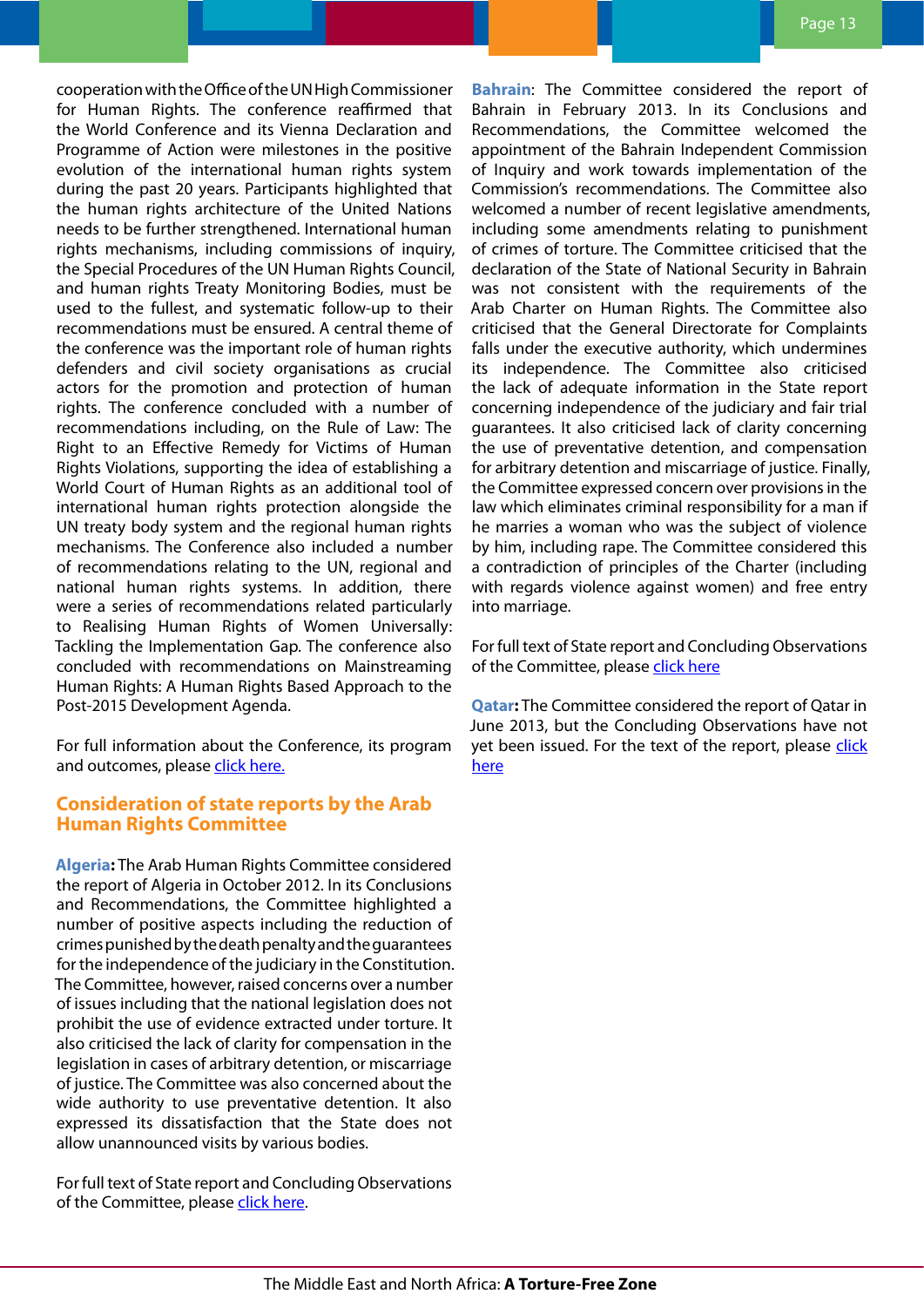# <span id="page-13-0"></span>**4. From the Field**

**Mauritanian civil society wants to have a say about torture prevention institution**

**Esther Schaufelberger** MENA Programme Officer APT

In May 2013, civil society activists reminded the Mauritanian government of its obligation to establish a National Preventive Mechanism (NPM) before 2 November 2013, in accordance with Mauritania's obligations following its accession to the Optional Protocol to the Convention against Torture (OPCAT) in October of last year. The NGOs made it clear that they want to participate in implementing the OPCAT and shaping the NPM. In a workshop that took place in Nouakchott from 27 – 28 May 2013, NGOs deepened their understanding of the OPCAT and discussed their vision concerning its implementation with government officials, the National Human Rights Commission (CNDH) and international experts.

The establishment of the NPM is an obligation of the state and the primary responsibility therefore lies with the government. But to ensure the legitimacy of the NPM, it is important that its establishment is subject to an open, inclusive and transparent process, involving not only the authorities, but also a wide range of actors, including civil society. The NGOs discussed how they can best contribute to the process and thereby ensure the independence and efficiency of the NPM. In particular, they want to ensure that the composition of the NPM will respect gender-balance and the cultural diversity of the country.

During the workshop, participants took inspiration from best practices of other State Parties to the OPCAT and discussed with Hans-Jörg Bannwart from the Sub-Committee of the United Nations for the Prevention of Torture (SPT which oversees the implementation of the OPCAT), Mondher Cherni, Secretary General of the Organization against Torture in Tunisia (OCTT), Dr. Hamida Dridi, member of the executive committee of the Tunisian League of Human rights (LTDH) and with the APT.

The workshop participants made 11 recommendations to the government, and proposed that the government creates a working group with participants from the public administration and civil society to work out a concrete NPM proposal.

The workshop was organized by the APT jointly with international and national NGOs (SOS Immigration and the members of the OPCAT working group, part of Dignity's and Restart's regional detention monitoring forum) and with the support of the Office of the High Commissioner for Human Rights (OHCHR).

## **The constitution and transitional justice in Libya**

#### **Thomas Ebbs**

London Programmes Coordinator for Lawyers for Justice in Libya



Constitutions play a vital role in the recovery of transitional states. However, they are rarely seen to be instrumental in providing transitional justice. Despite this, constitutions can share many of the characteristics that are considered key features of transitional justice mechanisms/tools. Constitutions may offer the opportunity to acknowledge past atrocities and the intention to avoid future wrongdoings. For example, the preamble of the South African constitution seeks to "recognise the injustice of our past... heal the divisions of the past and establish a society based on democratic values, social justice, and fundamental human rights". Constitutions may also offer firm foundations for the rule of law through the establishment of checks and balances, defining the separation of state powers, and through recognition of human rights. This may have a significant impact on preserving and enhancing peace, encouraging reconciliation and even laying the founding values for other transitional justice mechanisms. Constitutions offer a new start and a break from the past.

Under the Gaddafi regime, law was a tool of oppression and not of empowerment. As a result there is a great sense of scepticism and distrust by the public in general when it comes to the ambitious promises of legal reform. Therefore, while rule of law is not necessarily yet a source of legitimacy, groups and individuals who were perceived to have contributed the most to the 17 February Revolution are considered to have a great deal of legitimacy. This is a result of the Libyan revolution having clear winning and losing sides, with direct public engagement in the conflict. After the war concluded, this helped establish and normalise, victor's justice. This in turn has fed into the idea that those who brought about victory themselves were legitimate (another notion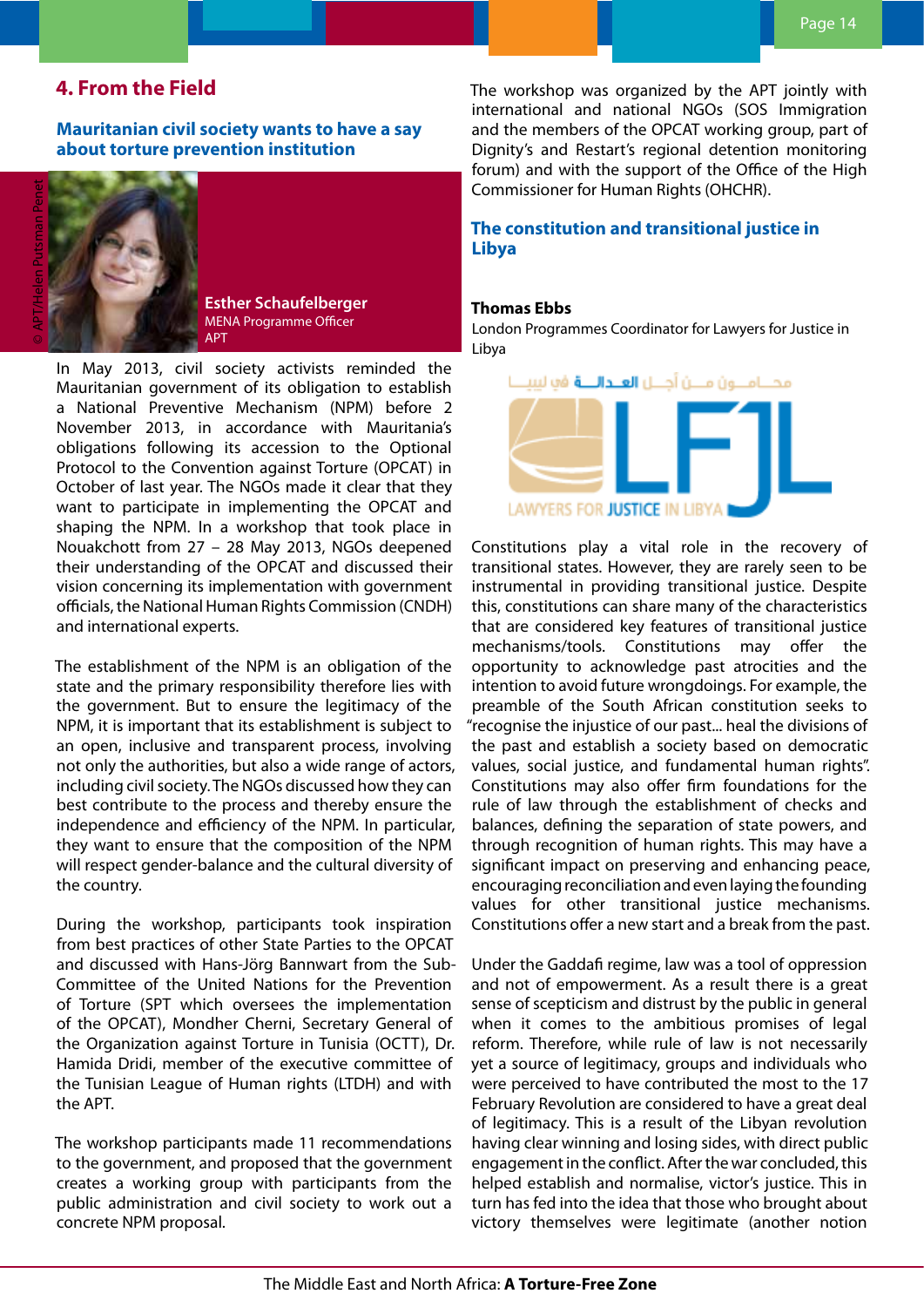<span id="page-14-0"></span>

inherited from the Gaddafi regime) and the rightful authorities in the new Libyan society.

The adoption of a constitution offers a potential turning point for Libya to break from this state of 'revolutionary legitimacy' and instead establish a legitimacy based on the rule of law.

A strong constitution ensures that only breaches of known and publicly accessible law are considered before recognised courts. It also ensures that every person is subject to the same laws regardless of rank, background, or identity. In this way, the constitution and the laws it governs promote freedom, dignity, equality and justice. However, this can only be achieved if the process of drafting a constitution and agreeing its provisions holds similar legitimacy and populist "buy in" as the revolutionary forces currently do in Libya.

The building of populist sentiment is not solely in the capacity of political parties and state governments. A cornerstone of the strategy of Lawyers for Justice in Libya (LFJL) for enhancing transitional justice is the need to foster public ownership in the constitution building process. LFJL's Destoori (which in Arabic means 'my constitution') project is an on-going effort to achieve this. The project's activities have so far focused on awareness raising (through media adverts and events) and direct engagement in order to develop the idea that the constitution is, and must remain, an inclusive process. The Destoori Guides, a team of lawyers and social activists, visited 37 communities all across Libya's three regions during the 'Rehlat Watan' tour. They canvassed opinion using electronic questionnaires, engaged the public in discussions, and carried out 'constitutional games' designed to help challenge and develop the opinions of participants. These interactions will be the basis for LFJL's future report and recommendations which will be presented to the Constitutional Drafting Committee (CDC) upon its formation.

Over 20 of the communities the team visited stated that they had never experienced any interaction with civil society initiatives before the visit from LFJL. This is as a result of the past regime's extreme restrictions on civil society and the majority of current NGO efforts being limited to major cities such as Benghazi and Tripoli. LFJL also invited current representatives from the General Nation Congress (GNC) to accompany the Destoori

Guides during their visits to local constituencies. Whilst many expressed their interest in the project's activities none were present at any of the events. This level of ongoing alienation highlights the need for greater public engagement in legal reform efforts in Libya.

Placing greater emphasis on representation and inclusion in constitutional drafting makes the form of election of those who draft it even more significant. This is why LFJL is currently concerned that the process by which Libya's CDC is elected will damage the inclusivity of the process. The draft law for the election of CDC members which is currently proposed fails to include assurances, such as quotas, for the participation of women and does not provide safeguards for the representation of minorities. It also states that only articles of the constitution that do not reach the necessary level of agreement within the GNC will be subject to a public referendum. These measures are counter inclusive and may prohibit the constitution from fully representing people and their aspirations. LFJL is encouraged, however, by the level of enthusiasm it has received from the public during Destoori. We are therefore hopeful that this support will translate into a demand for a popular constitution which provides the foundation for the rule of law to flourish. Only then will there be no place for law by force or revolutionary legitimacy, and true justice for all may be realised.

For further information about LFJL's activities please visit our website, the **[Destoori webpage](http://www.libyanjustice.org/destoori-/destoori)** and our Facebook.

## **Beneath the Jasmine: Dealing with the past to master the future**

# **Gabriele Reiter**

OMCT Tunis

Tunisia has a legacy of applying torture and other cruel, inhuman and degrading treatment as a tool to suppress political opponents and human rights defenders and in recent times more commonly to punish common criminals. The profiles and backgrounds of victims of torture are as manifold as Tunisian society itself. The debate on the widespread use of torture under the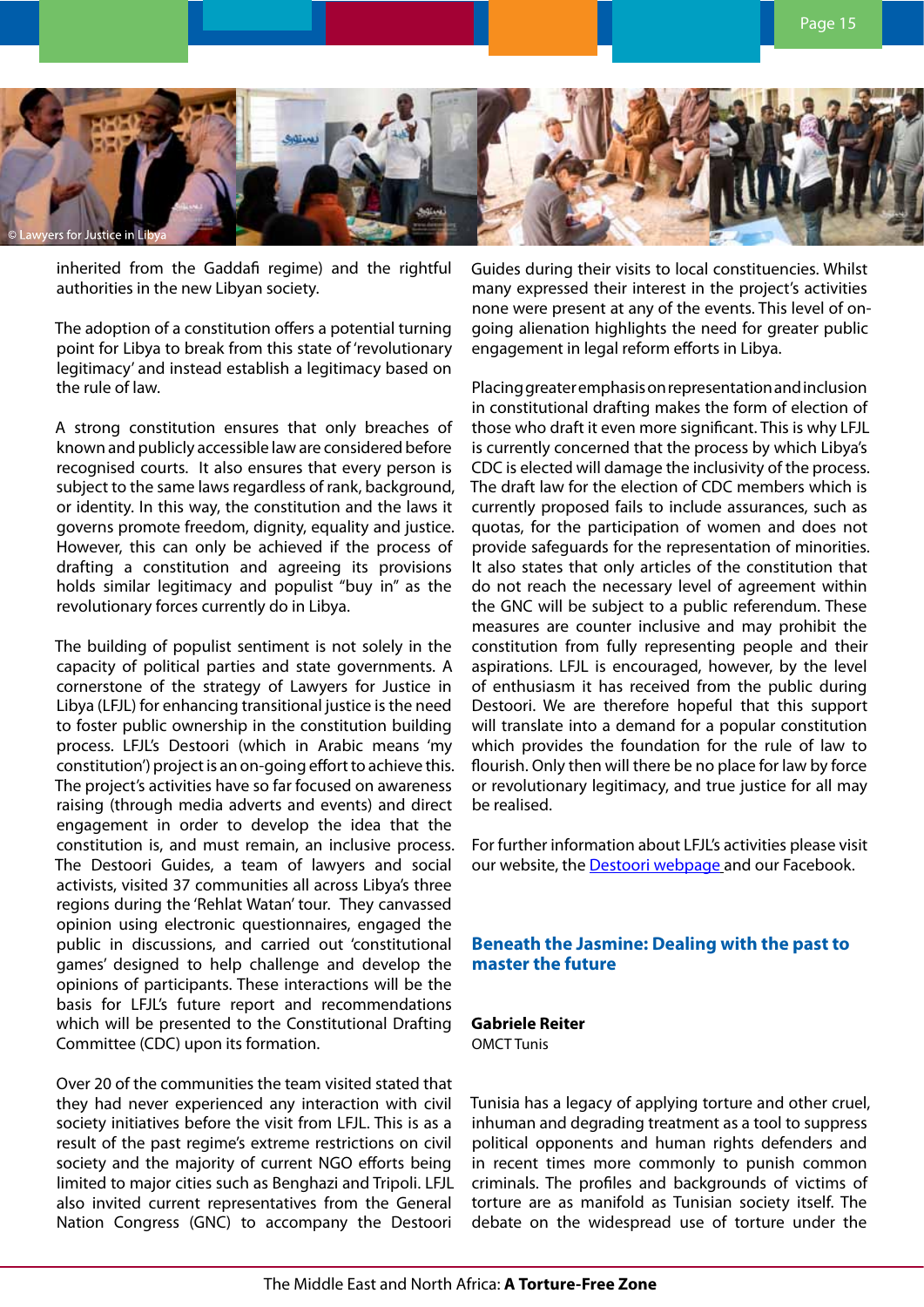<span id="page-15-0"></span>former regimes as well as incessant news of continued such practices needs to be brought to a larger public. This is particularly important in the framework of Tunisia's efforts to strive towards transitional justice.

The photographer Augustin Le Gall together with OMCT captured the faces and stories of 34 men and women from all walks of life, who share a glimpse of their traumatic past with the public viewer. The organisers opted for a subtle artistic approach using photography paired

with an account of testimonies and reflections at various places in the capital Tunis. The photo exhibition was on display throughout the entire period from the National Anti-Torture Day (8 May 2013) to the International Day for the Support of Victims of Torture (26 June 2013) at the cultural centre "Ibn Rachiq" and on Avenue Bourguiba. Since then, it has started touring through Tunisia's various regions.

Several cultural events and political debates accompany

the exhibition, such as lectures from books written in prisons, theatre plays as well as debates with direct and secondary victims of torture and human rights defenders. The high-level opening on 8 May was attended by most of the protagonists of the exhibition, who reunited a few weeks later to discuss their experiences and impressions from participating in the exhibition. They formulated a number of points and recommendations for various stakeholders, including the National Constituent Assembly:

- The absolute prohibition of torture and other cruel, inhuman and degrading treatment is an objective and universal value. There is no way torture could be justified regardless of the context, the country or the culture;
- States need to assume their responsibility to deal with acts of torture and ill treatment. This includes restoring truth, fighting impunity as well as rendering justice and social, medical and economical assistance to victims;

Torture and other cruel, inhuman and degrading treatment affects direct victims as well as secondary victims such as family, friends and neighbours.

This project not only aims at raising public awareness but also seeks to inspire the current debate on issues related to torture and ill treatment within the framework of transitional justice. Governmental authorities and civil society activists will have the opportunity to include these testimonies and observations into the

political debate on transitional justice as well as on their work to prevent torture and ill treatment in Tunisia.

Please visit www. omct.org for a brief introductory film to the photo exhibition "Sous le jasmin". In September, the publishing house 'Ceres' will present portraits from the exhibition in an edition dealing with Tunisia's legacy around prisons.

#### **Project partners**

*OMCT partners with the photographer Augustin Le Gall from* 

*the Association DEKADRAGE, a collective of photographers, who work on social, political, economic and cultural issues in the Mediterranean and Arab world. The project team closely consulted with Tunisian partner organisations throughout the project implementation. The Tunisian Ministry of Culture and the cultural centre "Ibn Rachiq" supported the exhibition from its initiation. The Helvetic Confederation (Switzerland) provided the necessary financial support.*

### **25 Years On: Towards Universal Ratification of the UN Convention against Torture – What role for civil society?**

#### **Noemie Crottaz**

UN Representative of Alkarama

What do Sudan, the Comoros, Oman and Palestine have in common? They are the only four members of the Arab League who have yet to ratify the UN Convention against Torture, out of a total of 22 members of the League – representing a percentage rate of 82% of Arab



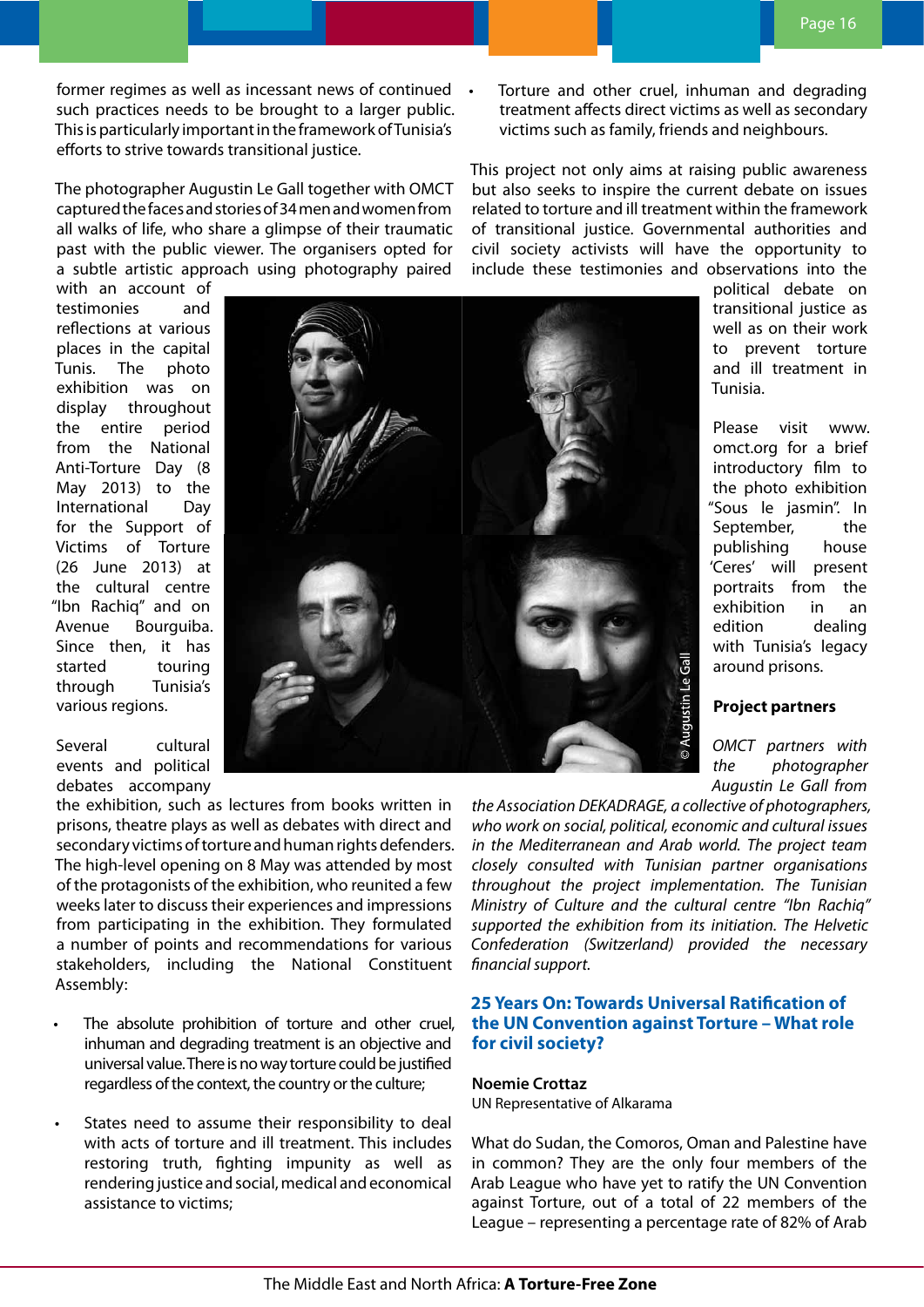countries that are bound by the Convention.

May 2013 marked the 25th anniversary of the creation of the Committee against Torture, or CAT, which is the treaty-body responsible for ensuring that its founding treaty is respected and implemented in the countries that have chosen to ratify it. A number of human rights groups, including Alkarama took this occasion to push for universal ratification of this key human rights instrument.

153 countries so far are party to the Convention, but as the sixth-most ratified human rights treaty out of a total of nine, there is still a long way to go before it becomes universal. This, in short, may be because of the sensitive nature of torture.

APT, IRCT, OMCT, REDRESS, TRIAL and Alkarama sent letters highlighting the importance of CAT ratification to the remaining 42 countries which are not yet party to the Convention and put out a joint press release explaining their initiative. A key argument of the initiative was that



numerous countries, including the Comoros, Oman and Sudan, have made promises to join the Convention, particularly during the Universal Periodic Review process, and ratification of the torture treaty would be an easy way for them to fulfill one of their commitments. A number of other arguments have been provided by APT, which would be useful in any campaign lobbying for state ratification of the torture convention. There would also be numerous advantages for Palestine, which recently joined the UN as an observer state, if it were to ratify the treaty, which it has promised to do.

This initiative for universal adherence can highly benefit from efforts by organizations working on the issue of torture at the national level, who can call on states to ratify the Convention. All organizations working on the problem of torture, from prevention to rehabilitation of torture victims at the national level, stand to gain from ratification of the Convention, as treaty provisions are specifically aimed at the local and national levels. These obligations include prohibiting torture and ill-treatment from taking place, combating impunity and prosecution of perpetrators, providing victims with reparation including compensation and rehabilitation, and the

establishment of a legal framework to ensure reform at the legal, policy, and institutional levels. We cannot ignore the fact that the use of torture by States and other groups is also closely based on, and leads to, numerous other violations, from lack of medical care, unfair trials, or even to extra-judicial executions. Therefore, prevention of torture will have an impact on preventing these and many other violations.

NGOs are also able to participate in regular periodic reviews by the CAT of treaty implementation by their state; and for those states that have accepted it, the review of individual cases to determine whether individual's rights under the treaty have been violated. Those organizations can also submit on behalf of victims, thereby ensuring a level of accountability

There are many activities that can be undertaken at the local and national levels to encourage ratification of such a treaty, including direct lobbying with the executive and key ministries, for example by emphasizing the positive image that the ratifying state creates for itself when it ratifies such a treaty; with legislative bodies, explaining how the Committee against Torture can assist by providing guidance on relevant legislative changes; and public campaigns through the media and outreach activities to inform the public of the important role of the Torture Convention and how they can participate directly to call for ratification, via the signature of a petition for example.

Of course, the work of human rights organizations is never complete, and even once ratification has been achieved, torture and ill-treatment is unfortunately part of the reality of our world. As the so called "war on terror" has highlighted, even those countries that pride themselves on respect for human rights and democratic values are susceptible to sliding backwards. Nevertheless, universal ratification of the Convention against Torture would be a strong signal that the international community in principle refuses to accept this scourge. The emphasis can then shift to prevention, the next logical step in the ongoing battle against torture.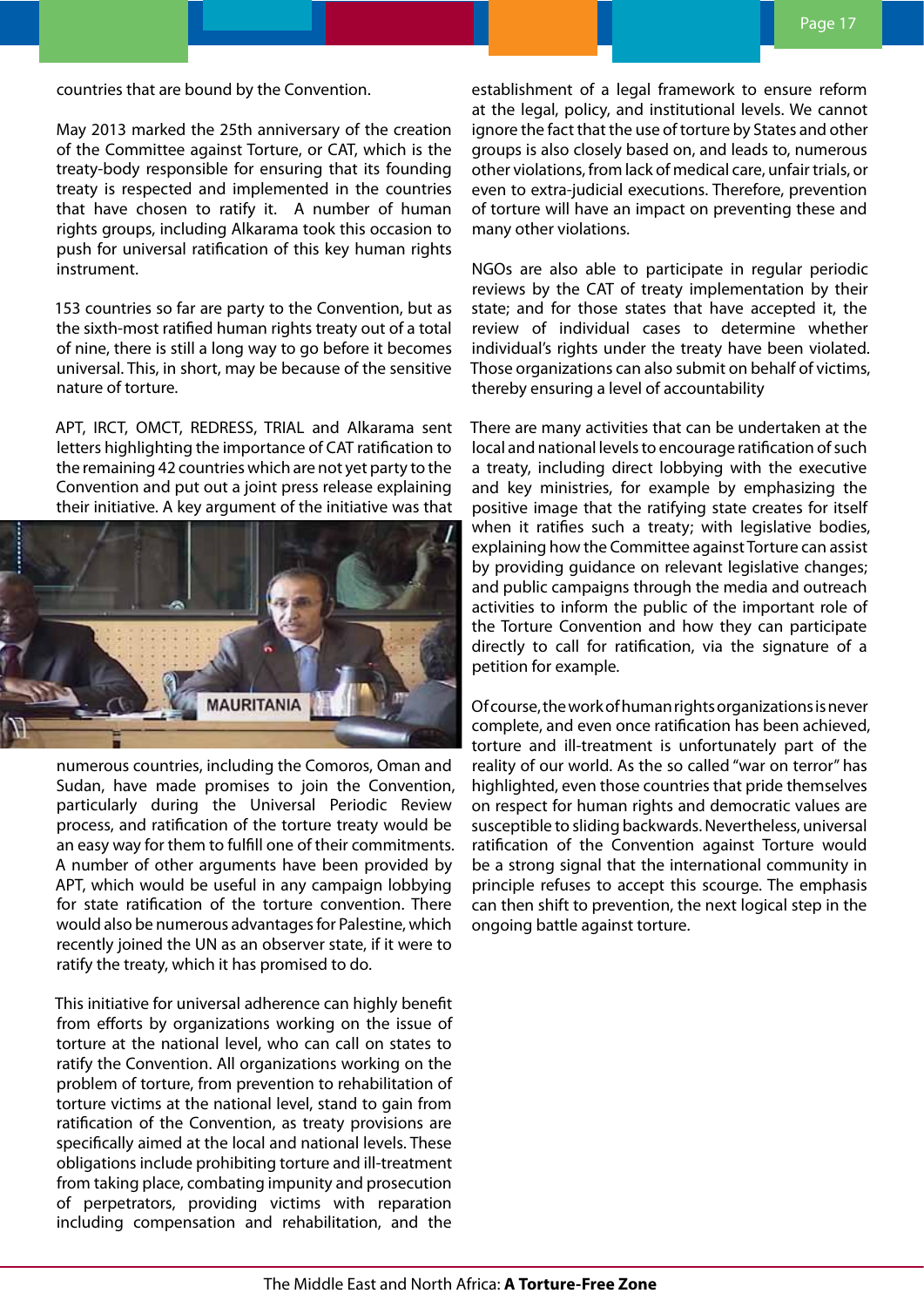## <span id="page-17-0"></span>**5. Questions and Answers**

## **Should the crime of torture ever be timebarred?**

**Matthew Sands** Legal Advisor, APT

Across the region, we have heard demands to bring perpetrators of gross human rights violations to justice, even years after the abuses have taken place.

Domestic laws often place a limit on the time available to initiate a prosecution after a crime, after which the prosecution is time-barred. These are known as periods of prescription, and are common to most legal systems. Time limits often apply to both criminal and civil proceedings, though there are obviously differences between jurisdictions.

In spite of these laws, there is a growing international consensus that torture should be excluded from any applicable period of prescription.

As codified in a number of international treaties already, core international crimes, including crimes against humanity and war crimes, are not subject to periods of prescription. This is based on the jus cogens status of such crimes, recognising them as the worst crimes that anyone can commit against another person.

Several international experts, including a number of UN bodies, have considered that torture, as a jus cogens offence, must also be an imprescriptible offence. For instance, in 2005, Diane Orentlicher, then UN Special Rapporteur to Update the Set of Principles to Combat Impunity, noted that the: "the general trend in international jurisprudence has been towards increasing recognition of the relevance of this doctrine [jus cogens] not only for such international crimes as crimes against humanity and war crimes, but also for gross violations of human rights such as torture."

The logic to this approach is undeniable. As a gross violation of one of the most fundamental and nonderogable human rights, torturers should be prosecuted and punished for as long as necessary after the crime. Torture is an offence against all humanity, and States should not allow domestic rules on prescription to stand in the way of prosecution.

Yet the UN Convention against Torture does not explicitly require State Parties to exclude torture from domestic periods of prescription. This has led some people to conclude that the Convention does not exclude that torture, like other crimes, should be subject to a reasonable period of prescription.

Nevertheless, the UN Committee against Torture has consistently recommended that periods of prescription must not apply to torture. For instance, during the recent review of Morocco, the CAT recommended that the State party should "make certain that, in keeping with its international obligations, anyone who commits acts of torture, attempts to commit torture, or is complicit or otherwise participates in such acts is investigated, prosecuted and punished without the possibility of availing themselves of any statute of limitations."

This position has been echoed by the UN Special Rapporteur on Torture, as well as the UN Human Rights Committee. Both recognise that barring the prosecution of torture after a period of prescription acts as a serious impediment to the establishment of legal responsibility.

Despite the international pressure, States have been slow to adopt torture as an imprescriptible offence, often leaving torture subject to unreasonably short prescription periods. For instance, in Nepal, complaints must be made within 35 days of the crime for redress to



be sought; Serbia and Montenegro permit just 3 years for a prosecution to be launched; and in Romania, 8 years is the maximum period. In Denmark, torture is subject to the standard Danish 10 year period of prescription. This limited period has forced the Danish prosecutor to drop some cases, which can hardly be seen to serve the best interests of justice.

The public sentiment of justice requires that torture is made an imprescriptible offence. As torture is committed by State actors, or as a matter of government policy, victims are regularly prevented from asserting their